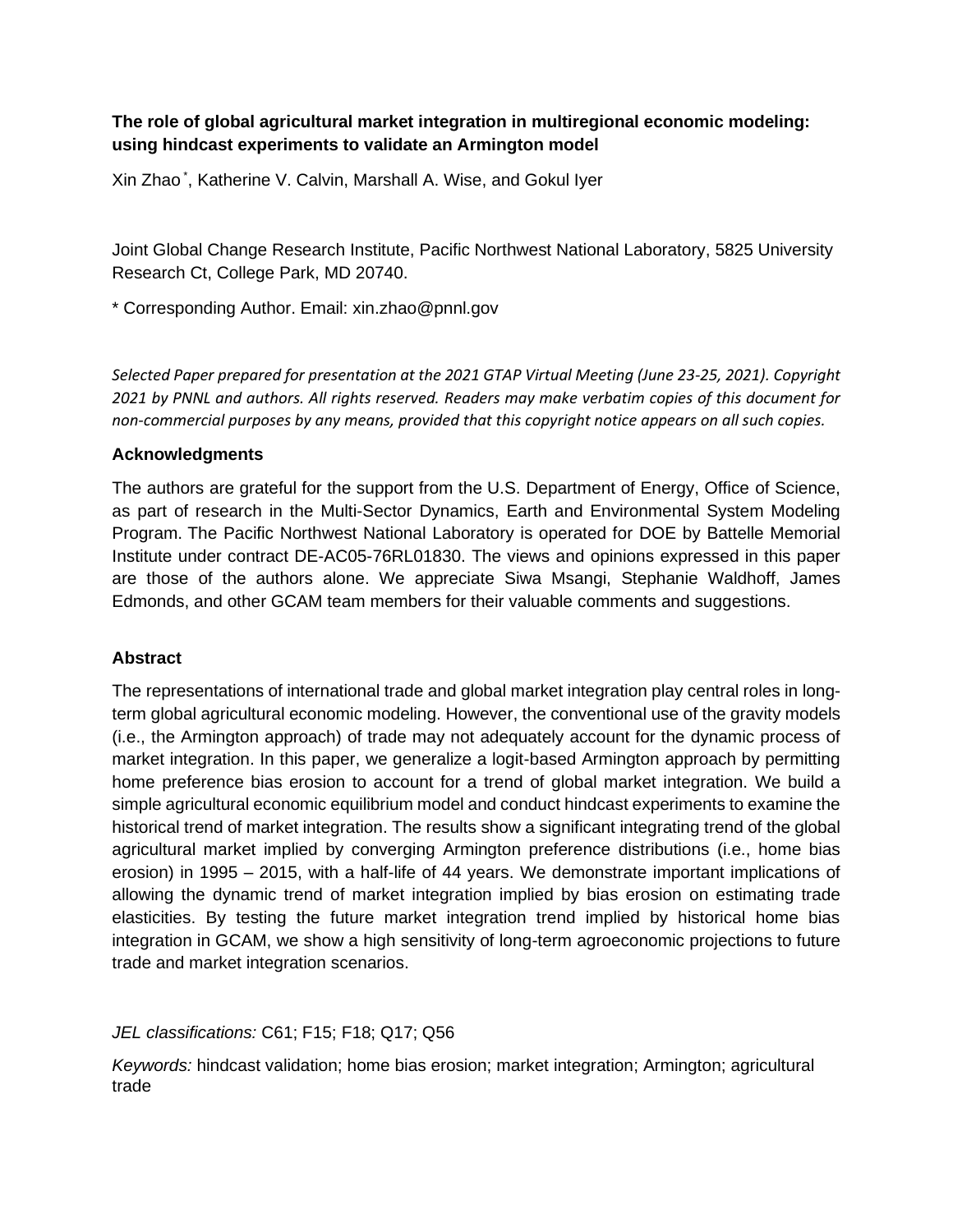#### **1. Introduction**

Multiregional multisectoral economic equilibrium models have been prominently used in the past two decades for providing economy-wide projections and understanding global and regional consequences of external shocks (e.g., changes in policy, productivity, environment, etc.) (Dellink et al., 2020; Hertel et al., 2016; van Tongeren et al., 2017). These economic models of human behaviors, when integrated with earth's systems and other biophysical responses, have become widely used for evaluating long-term social economic and climate scenarios (Calvin et al., 2019; Dissanayake et al., 2019; Moore et al., 2017; Nelson et al., 2014a; Porfirio et al., 2018; Riahi et al., 2017). At the core of these global economic models is the representation of international trade, which stipulates the interdependency of regional supply and demand and depicts economic geography (Bekkers et al., 2020; Robinson et al., 2014). However, an essential criticism of these models is that the commonly used gravity-based trade representation (e.g., the Armington approach) may not adequately account for the dynamic process of market integration. That is, they fail to capture the faster growth in trade relative to consumption or GDP<sup>1</sup>, i.e., the socalled "missing globalization" issue (Van der Mensbrugghe, 2005; Yilmazkuday, 2017), and, thus, tend to underestimate the gains from market integration (Donaldson, 2015).

Global agricultural markets became increasingly integrated in the past two centuries, following the long-term trend of industrialization, globalization, and trade costs and barriers reduction (Coclanis, 1993; Coclanis, 2003; Donaldson, 2015). For robust trade modeling, a consideration of the dynamic process of market integration is crucial to improving projections of global and regional economics and their linkage to biophysical systems. More importantly, properly accounting for market integration also enhances the validation of economic models, which has been one of the most pressing challenges suggested over the course of model developments and applications (Baldos and Hertel, 2013; Calvin et al., 2017b; Dixon and Rimmer, 2010a; Schmitz et al., 2014; Zhao et al., 2020b). Thus, this paper aims to develop a framework for validating a multiregional agricultural trade equilibrium model using hindcast experiments with a focus on exploring the trend and impact of global agricultural market integration.

Previous studies examined market integration by investigating the convergency to the law of one price (LOP) (García-Hiernaux et al., 2016; Li et al., 2018; Parsley and Wei, 2001). They

<sup>1</sup> For example, in 1995 – 2015, the international trade of major crops (i.e., corn, soybeans, wheat, and rice) increased by over 150%, much faster than the growth in these crops' total world consumption, about 60% in the same period (FAOSTAT, 2020). In the same period, the world population increased by 28% and GDP increased by 150%.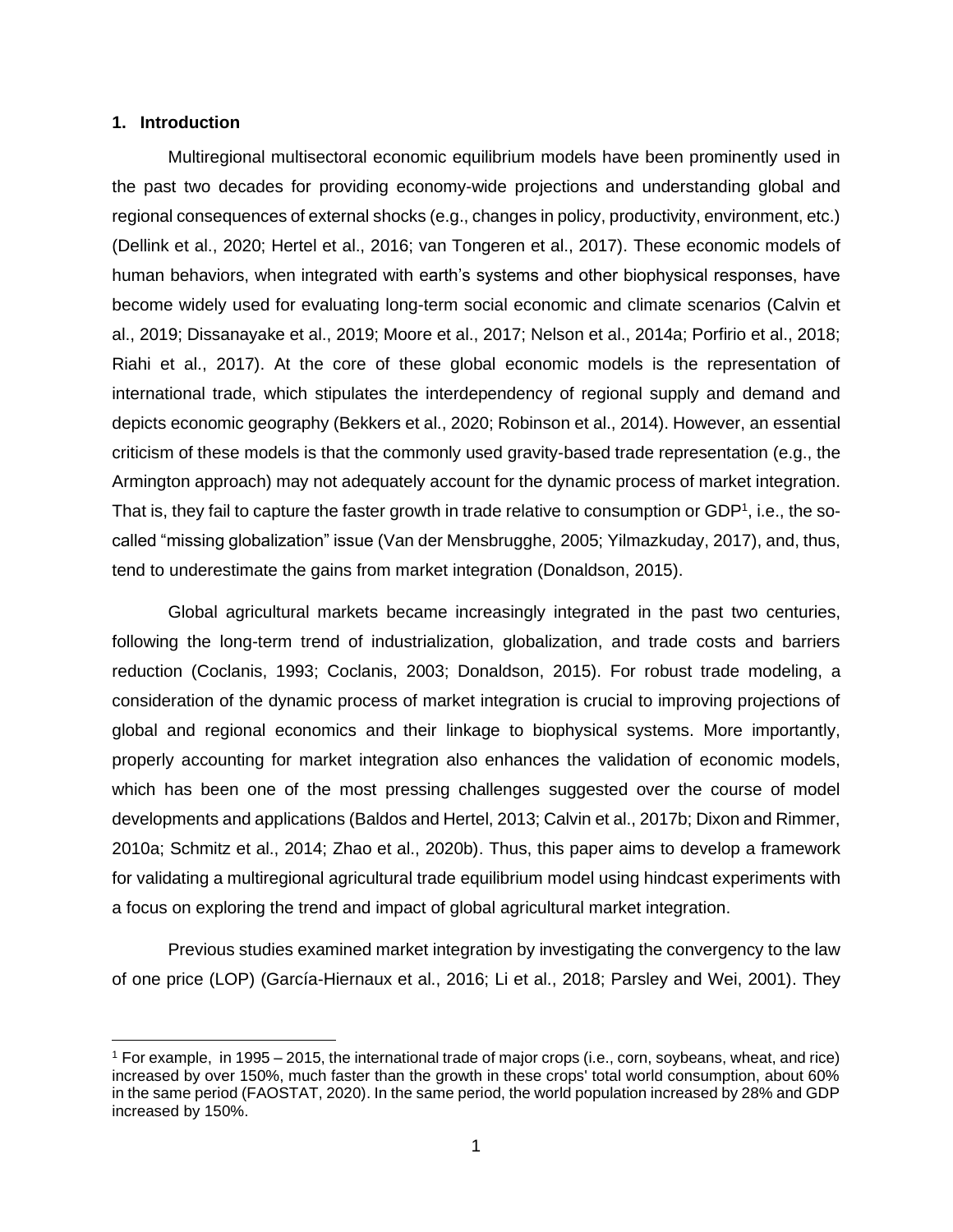highlighted the important role of product heterogeneity and time (as market integration is a process rather than a condition) in explaining price differences across supplying sources (Goodwin et al., 1990; Pippenger and Phillips, 2008; Thursby et al., 1986). When it comes to global economic modeling, particularly with consumer prices varying by origin, the Armington approach is usually employed to explain the price differentiation with the heterogeneity in consumer preference (Armington, 1969). That is, consumers view goods produced in different origins as imperfect substitutes. The Armington approach, providing a theoretical foundation for the gravity relationship (Anderson and van Wincoop, 2004), has been widely used in empirical trade modeling (Bekkers et al., 2020). However, the conventional use of the Armington approach may not account for the dynamic process of market integration (or segmentation) since the parameters reflecting the relative preferences (or namely "tastes") of products across origins are usually assumed to be independent of time or shocks (Hillberry et al., 2005).

As a standard assumption in economic equilibrium models, the Armington approach calibrates preference parameters to reproduce observations (i.e., bilateral trade flows and prices) in a base year. These parameters capture the preference bias in consumption, usually towards locally produced products (i.e., home bias) (Whalley and Xin, 2009). Hillberry et al. (2005) interpreted the Armington preference parameters as econometric residuals. They found that, for the 33 commodity groups assessed using a base year of 1995, these parameters explained 80 percent of variations in bilateral trade flows. That is, trade patterns are largely determined by the fixed preference parameters in Armington models. What factors do the Armington preference parameters encompass? Common factors that demonstrated statistical success in gravity models include distance, language, and adjacency (border effect)<sup>2</sup> (Anderson and van Wincoop, 2004; Caliendo and Parro, 2014; Hertel et al., 2007). Even though these factors are fixed, their gravity, i.e., impacts on the bilateral relationship, could change over time (e.g., decreasing distance elasticity or weakening culture and border effects). Furthermore, preference parameters may also reflect other factors not directly explained by the model (Zhai, 2008), such as variety or quality difference (Feenstra, 1994; Hertel et al., 2007), imperfect information (Matveenko, 2020), and non-tariff barriers (Balistreri and Tarr, 2020; Grübler and Reiter, 2021; Jafari and Britz, 2018). These factors can be broadly viewed as unmeasured trade costs, and declines in such costs would reflect the homogenization of tastes or integration of markets (Anderson, 2011; Jacks et al., 2011). Liu et al. (2004) demonstrated such integration, termed erosion of home preference

 $2$  E.g., regions with shorter bilateral distance, similar languages, or cultures, and sharing a border tend to have higher "gravity" and thus trade more.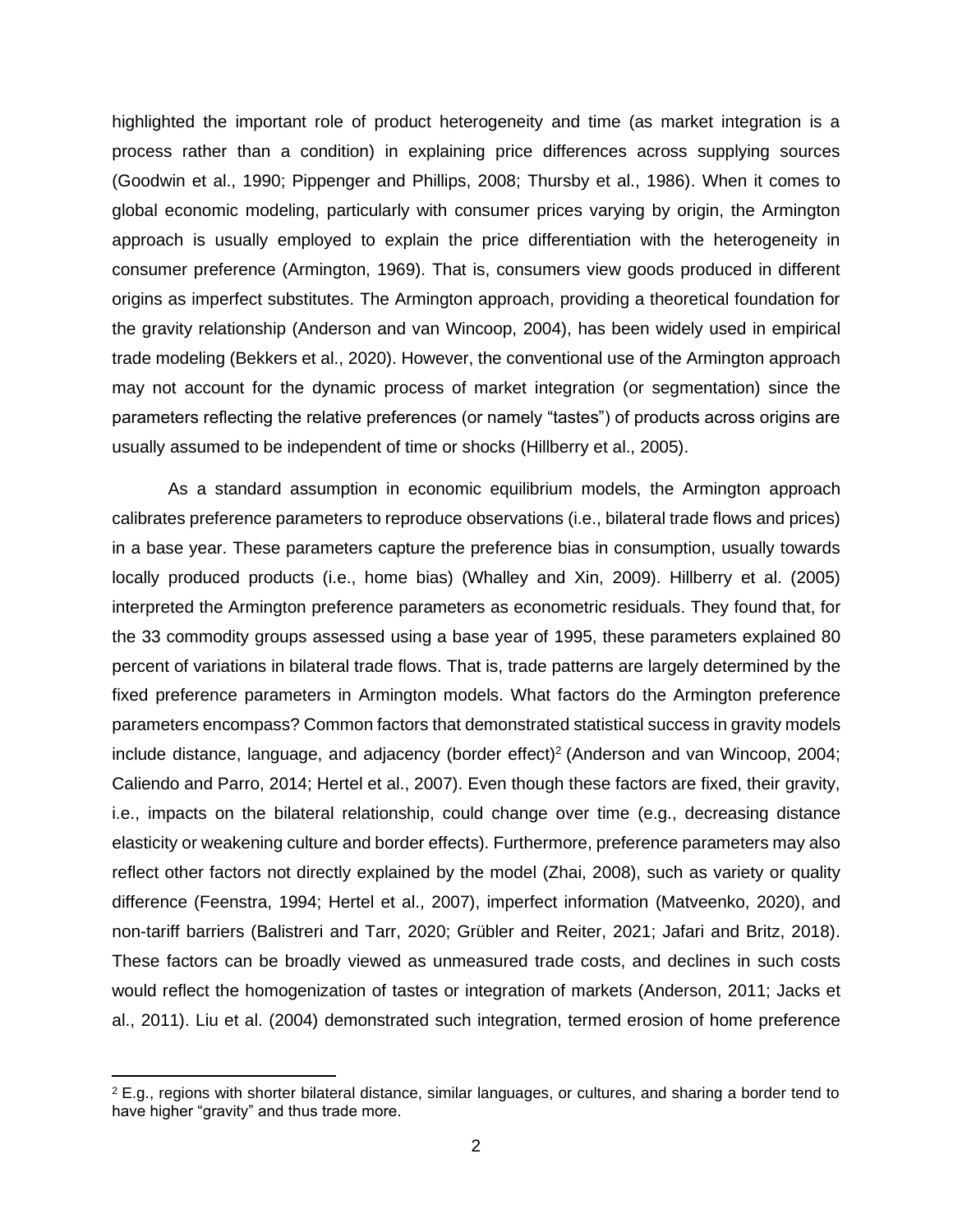bias, in 1986 – 1995 and found more vigorous home bias erosion for developing countries than developed countries. Nevertheless, shocks on bilateral tastes, albeit the critical implications, have hardly been implemented in empirical studies, mainly due to the difficulty in developing plausible future exporter-specific scenarios (Hillberry and Hummels, 2013).

Considering market integration (or segmentation) implied by preference changes could be crucial for trade elasticity estimation and model validation. Recent studies also illustrated the high sensitivity of market integration assumptions for evaluating future scenarios by comparing the Armington approach with a Heckscher-Ohlin-Vanek (HOV) approach of fully integrated world markets (IWM) modeling (i.e., single world price) (Hertel and Baldos, 2016; Morey, 2016; Zhao et al., 2021). In this paper, we illustrate a dynamic reconciliation between the two approaches, in which Armington models of regional markets would approach IWM through eroding preference bias and easing product heterogeneity. In other words, we demonstrate a theoretical connection between Armington preference shocks and the dynamic process of market integration. We then examine the historical integration of global agricultural markets while calibrating trade elasticities with hindcast experiments.

The most common strategy of a historical validation is to draw model parameters from empirical time-series econometrics; see Ahmad et al. (2020) for a comparison of literature estimates of trade elasticities and Bajzik et al. (2020) for a meta-analysis. However, there are also concerns with the strategy, such as (1) spotty coverage of the elasticity parameters available in the econometric literature, (2) inconsistent mapping between econometrically estimated elasticities and parameters in parsimonious functions used in economic equilibrium models, and (3) partial econometric identifications without considering the full set of market equilibrium constraints (Arndt et al., 2002; Dixon and Rimmer, 2013). An alternative historical validation strategy is hindcast, in which the model is run over historical periods and results can be compared with observation data. Hindcast experiments were adopted as early as in the Norwegian model in Johansen (1960), though they became less popular in recent decades as models and required data became increasingly complicated (Dixon and Rimmer, 2010a).

**Table 1** summarizes recent hindcast validation efforts. The summary is not exhaustive, while the efforts were drops in the bucket compared to the broad uses of the models. Most studies focused on evaluating the hindcast performance in one area of interest, e.g., bilateral trade flows (Gehlhar, 1996; Kehoe, 2005), agriculture and land use (Baldos and Hertel, 2013; Calvin et al., 2017b), or energy markets (Beckman et al., 2011; Fujimori et al., 2016). Several studies also examined sectoral-wide projections (Dixon and Rimmer, 2010b; Kehoe et al., 1995), though

3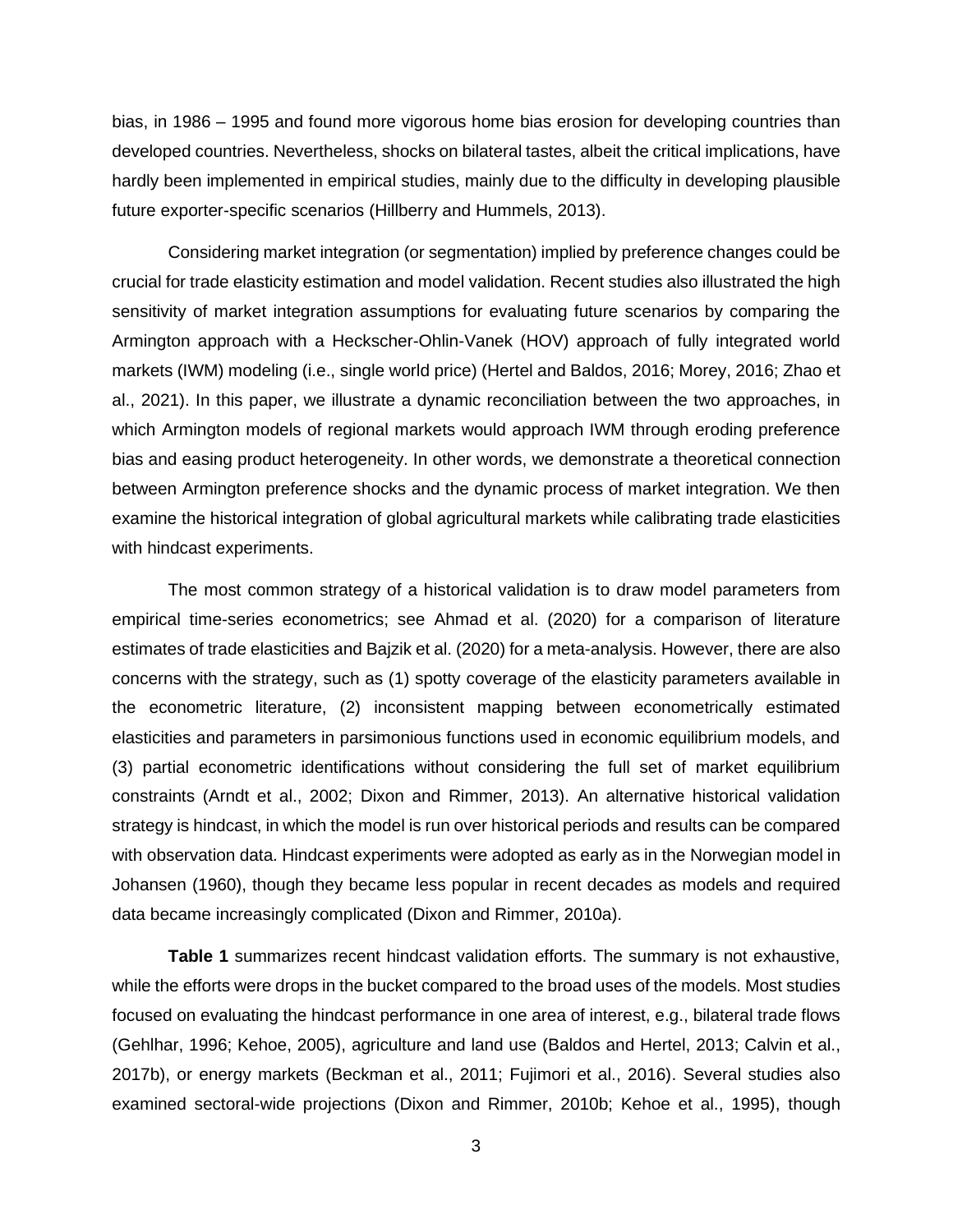mostly focused on a single region except for Van Dijk et al. (2016). Hindcast experiments are instrumental in understanding how models perform given key assumptions and identifying areas for improvement (Calvin et al., 2017b). More importantly, they also offer opportunities for enhancing key modeling parameters, e.g., trade parameters in Liu et al. (2004) and energy demand parameters in van Ruijven et al. (2010), and examining alternative modeling assumptions and structures, e.g., R&D-based total factor productivity (TFP) growth in Hong et al. (2014) and imperfect foresight schemes in agricultural production Calvin et al. (2017b), based on tests of goodness-of-fit.

| Study                     | Study period & time<br>step | Model              | Validation focus                                             |
|---------------------------|-----------------------------|--------------------|--------------------------------------------------------------|
| Kehoe et al. (1995)       | 1985 - 1987; 1 & 2-<br>year | Country-level GE   | Spain; all 12 sectors                                        |
| Gehlhar (1996)            | 1982 - 1992; single         | <b>GTAP</b>        | Global (6 regions); export share of<br>all 7 traded sectors  |
| Arndt et al. (2002)       | 1992 - 1996; annual         | Country-level GE   | Mozambique; macroeconomics and<br>trade                      |
| Liu et al. (2004)         | 1986 - 1995; 3-year         | <b>GTAP</b>        | Global (10 regions); trade volume of<br>all 8 traded sectors |
| Kehoe (2005)              | 1988 - 1999; single         | Global GE          | Global; GDP-weighted trade flows                             |
| Guivarch et al. (2009)    | 2003 - 2006; annual         | IMACLIM-R          | Global (Indian-focused); GDP and<br>sector output growth     |
| van Ruijven et al. (2010) | 1970 - 2003; annual         | <b>IMAGE/TIMER</b> | Global; Transport & building                                 |
| Dixon and Rimmer (2010b)  | 1998 - 2005; single         | <b>USAGE</b>       | USA; all 503 sectors                                         |
| Beckman et al. (2011)     | 2001 - 2006; single         | GTAP-E             | Global; energy sectors                                       |
| Baldos and Hertel (2013)  | 1961 - 2006; single         | <b>SIMPLE</b>      | Global; agriculture & land use                               |
| Chaturvedi et al. (2013)  | 1990 - 2010; 5-year         | <b>GCAM-USA</b>    | USA; building                                                |
| Hong et al. (2014)        | 1995 - 2010; annual         | Country-level GE   | South Korea; outputs of 27 sectors                           |
| Van Dijk et al. (2016)    | 2001 - 2007; single         | <b>MAGNET</b>      | Global; all 22 sectors                                       |
| Fujimori et al. (2016)    | 1981 - 2010; annual         | AIM/CGE            | Global; energy sectors                                       |
| Calvin et al. (2017b)     | 1990 - 2010; annual         | <b>GCAM</b>        | Global; Agriculture & land use                               |

|  | <b>Table 1</b> Summary of studies performing hindcast experiments |  |  |  |  |
|--|-------------------------------------------------------------------|--|--|--|--|
|--|-------------------------------------------------------------------|--|--|--|--|

In this paper, we build a 6 (crops) by 6 (regions) agricultural economic equilibrium model with bilateral trade. We leverage the logit-based Armington approach developed in Zhao et al. (2021), which provides an explicit definition of preference parameters following a discrete choice modeling framework. We develop market integration scenarios to allow Armington preference distributions to change over time. From running hindcast experiments using the simple model over 1995 – 2015 (with 5-year steps) with parameter optimization, the results demonstrate a significant integrating trend of the global agricultural market implied by converging preference distributions (i.e., home bias erosion) over time. In addition, we examined home bias erosion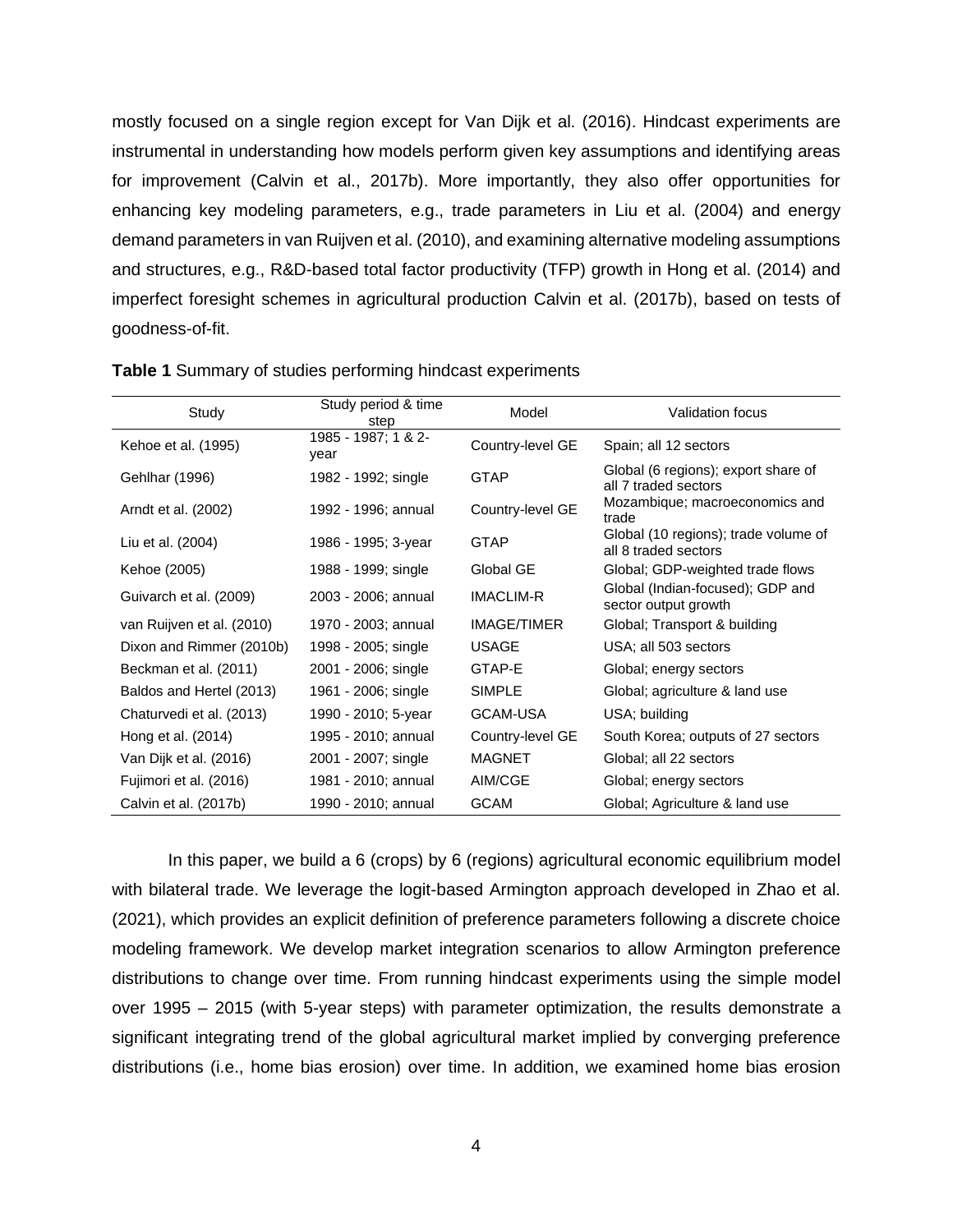trends in a well-established model, Global Change Analysis Model (GCAM), and demonstrated important trade and land use implications in long-term agroeconomic projections.

The rest of this paper is organized as follows. In **Section 2**, we develop the theoretical model and the market integration scenario that generalized the Armington approach to allow home bias erosion. The hindcast framework is also outlined. In **Section 3**, the empirical model and data for hindcast experiments are described, along with the scenarios to be investigated. The hindcast optimization results are provided in **Section 4,** and the implications of future market integration are discussed in **Section 5**. Finally, **Section 6** concludes the study.

#### **2. Theory and quantitative implications**

### **2.1. Theoretical model**

This study employs the logit-based Armington approach developed in Zhao et al.  $(2021)^3$ . Unlike the constant elasticity of substitution (CES) function conventionally used for aggregating products from different origins, the logit-based Armington approach provides a probabilistic representation of consumer preference, based on the widely used discrete choice modeling framework (Clarke and Edmonds, 1993; Eaton and Kortum, 2002; McFadden, 1973; Zhao et al., 2020a). In particular, consumers shop around the world to buy from a source with the lowest preference-adjusted price. The probability that source  $i$  offers the lowest preference-adjusted price is also the volume share of the good that the country purchases from source  $i$ . Assuming the preference parameters follow independent Weibull distributions 4 (Type III extreme value) with parameters  $(T_i, \theta)$ , the bilateral demand ( $Q_i$ , with home region index omitted) by source can be derived as

$$
Q_i = \frac{P_i^{-\theta} T_i^{\theta}}{\Sigma_k P_k^{-\theta} T_k^{\theta}} Q,\tag{1}
$$

where Q is the aggregate demand in a region,  $P_i$  are consumer prices by source,  $T_i$  are scale parameters (logit share-weights) representing the unconditional mean of the preference distributions, and  $\theta$  is a positive shape parameter (logit exponent) providing an inverse measure of preference heterogeneity. In contrast to the CES-based Armington, the logit-based Armington approach relies on physical trade flows and provides a more explicit definition of preference parameters. Here, with the logit-based Armington approach, we extend the conventional

<sup>&</sup>lt;sup>3</sup> The development of the Logit-based Armington trade modeling approach from Zhao et al. (2021) is provided in SI with permissions from the authors.

<sup>&</sup>lt;sup>4</sup> Cumulative distribution function:  $F_i(z) = 1 - e^{-\tilde{\gamma}^{-\theta}(T_i z)^{\theta}},$  where  $\tilde{\gamma} = [\Gamma(1 + \theta^{-1})]^{-1}$  where Γ(·) is Gamma function.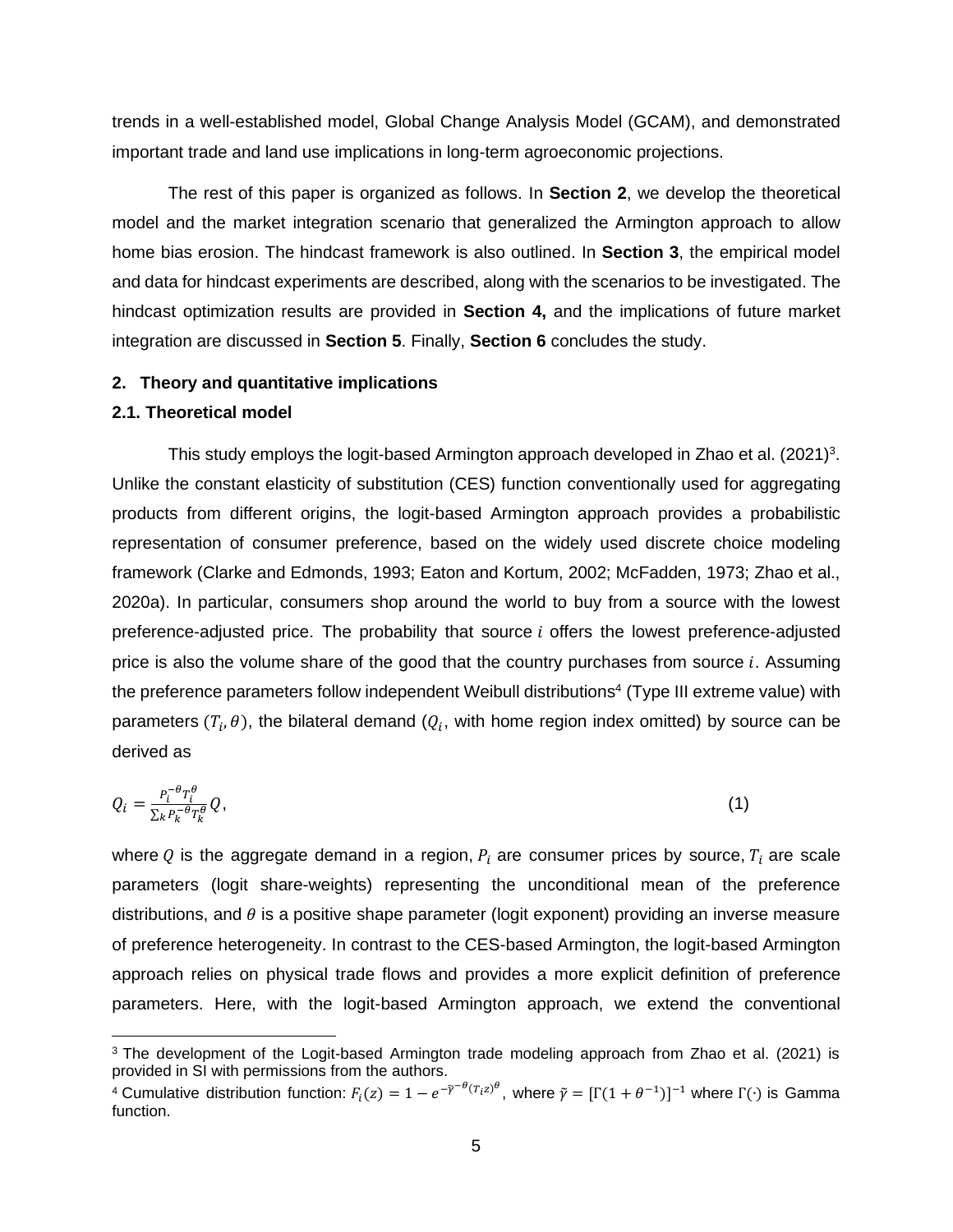theoretical model (e.g., Hertel and Tsigas (1996) and Warr (2008)) to illustrate price transmission between international and domestic prices and to demonstrate the crucial role of preference distribution parameters in describing a path to fully integrated market.

Equation 1 can be translated to its linearized form for domestic and import demand, shown in equations 2 and 3, respectively.

$$
q_d^D = q^D + \theta S_m (p_m - p_d) - \theta S_m (t_m - t_d) + S_m \ln \left( \frac{S_d}{S_m} \right) \hat{\theta}
$$
 (2)

$$
q_m^D = q^D + \theta S_d (p_d - p_m) - \theta S_d (t_d - t_m) + S_d \ln \left( \frac{S_m}{S_d} \right) \hat{\theta}
$$
 (3)

Lower case letters represent proportional changes, e.g.,  $q^D$  (superscript D denotes demand) denotes the proportional change in aggregate demand, and  $q_d^D$  and  $q_m^D$  (subscript denotes source) denote proportional changes in domestic and import demand, respectively.  $S_d$  and  $S_m$  are volume shares in consumption. Also,  $t_i$  and  $\hat{\theta}$  are proportional changes in preference parameters ( $T_i$ ) and logit exponent ( $\theta$ , implying trade elasticity), respectively. Since  $t_i = \hat{\theta} = 0$  in previous studies, the related terms were usually omitted. However, changes in the preference distribution parameters could notably shift demands. In particular, an increase in relative preference parameters (e.g.,  $t_m-t_d$ ) would shift demands toward a favored source (e.g.,  $q_m^D$ ) while an increase in  $\hat{\theta}$  would encourage a relatively higher demand for the source with a larger initial consumption share. Note that the initial preference parameters,  $T_i$  , are calibrated based on  $\theta$  and  $S_i$  so that they did not play any roles in the trade responses (equations 2 and 3). In contrast, both the initial Armington elasticity,  $\theta$ , and its changes,  $\hat{\theta}$ , are factored into the trade responses.

The aggregate demand, equation 4, is a function of own price  $(p)$ , cross-price  $(p_o)$ , and expenditure  $(e)$ , in proportional changes,

$$
q^D = \eta^D p + \varphi^D p_o + \varphi e,\tag{4}
$$

where  $\eta^D$ ,  $\varphi^D$ , and  $\phi$  denote own-price, cross-price, and income elasticities, respectively. The linkage to the composite price,  $p$ , is derived from the zero-profit condition,

$$
p = V_m(p_m + q_m) + V_d(p_d + q_d) - (S_m q_m + S_d q_d),
$$
\n(5)

where  $V_d$  and  $V_m$  are value shares in consumption by source. This simple partial equilibrium model of trade can be closed with market clearing conditions linking demands respectively to domestic and international supply, i.e.,  $q_d^S = \xi_d^S(p_d-\tau_d)$  and  $q_m^S = \xi_m^S(p_m-\tau_m)$ .  $\xi_d^S$  and  $\xi_m^S$  are supply elasticities for domestic and international products, and  $\tau_i$  are proportional changes in ad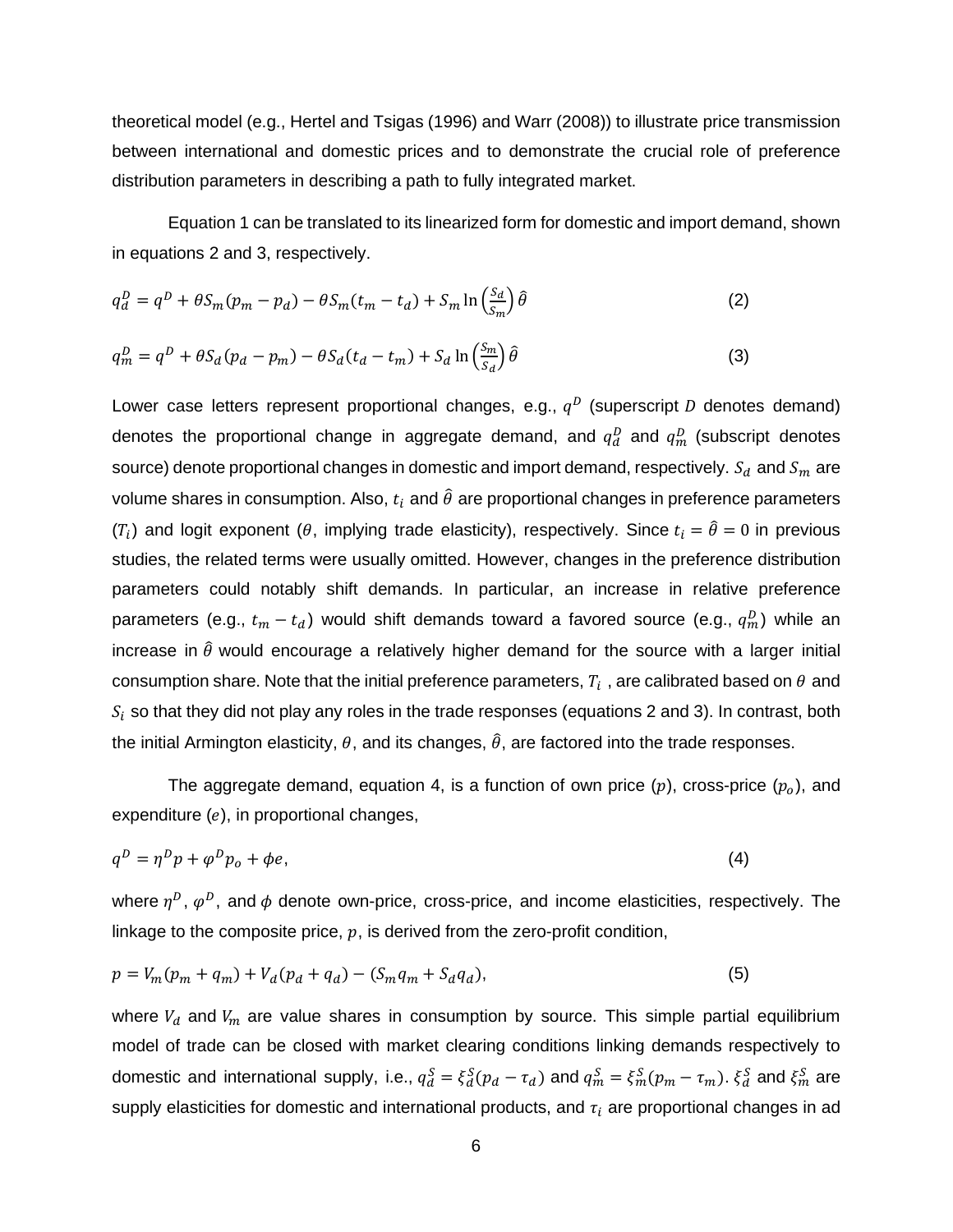valorem price wedge, i.e., including tariffs and transport margins, between producer and consumer prices.

Solving the theoretical model, the elasticity of price transmission  $(H_m \leq 1)$  between international and domestic prices, or the pass-through elasticity is derived (equation 6).

$$
H_m = \frac{\eta^D \xi_m^S (V_m - S_m) + \eta^D V_m + \theta S_m}{\xi_d^S - \eta^D + \eta^D \xi_d^S (V_m - S_m) + \eta^D V_m + \theta S_m}
$$
(6)

 $H_m$  is an increasing function of  $\theta$ . It is important to note that when  $\theta$  increases (towards infinity),  $H_m$  approaches a full price transmission ( $H_m = 1$ ) and the calibrated relative preference parameters  $(T_i/T_j)$  would approach the initial price ratio  $(P_i/P_j)$ . Therefore, under a fully IWM featured by full price transmission ( $\theta = \infty$ ) and homogeneous prices ( $P_i/P_i = 1$ ), preference parameters would be equal  $(T_i/T_i = 1)$ . In other words, the Armington approach can be generalized to an IWM with homogeneous products (i.e., HOV) by stipulating a dynamic trend of increasing  $\theta$  and converging  $T_i.$ 

#### **2.2. Market integration scenarios**

In the Armington approach, the preference distributions are calibrated given  $\theta$  and initial market equilibrium. **Fig. 1** illustrates the calibration and trade responses using an example of soybeans consumption in Asia. Initial data play a crucial role in determining preference distributions and trade responses. When  $\theta = 3$ , the calibration indicates that there was a preference bias towards soybeans produced in Asia (i.e.,  $T_{domestic}/T_{imported} = 1.7 > 1$ ) in 1995 (see **Fig. S1**), and such home bias would be carried overtime under conventional assumptions. In our study, following the theoretical intuition provided in **Section 2.1**, we generalize the Armington approach to permit market integration implied by dynamic changes in preference distributions. In particular, we develop two market integration scenarios: (1) bias erosion and (2) full homogenization.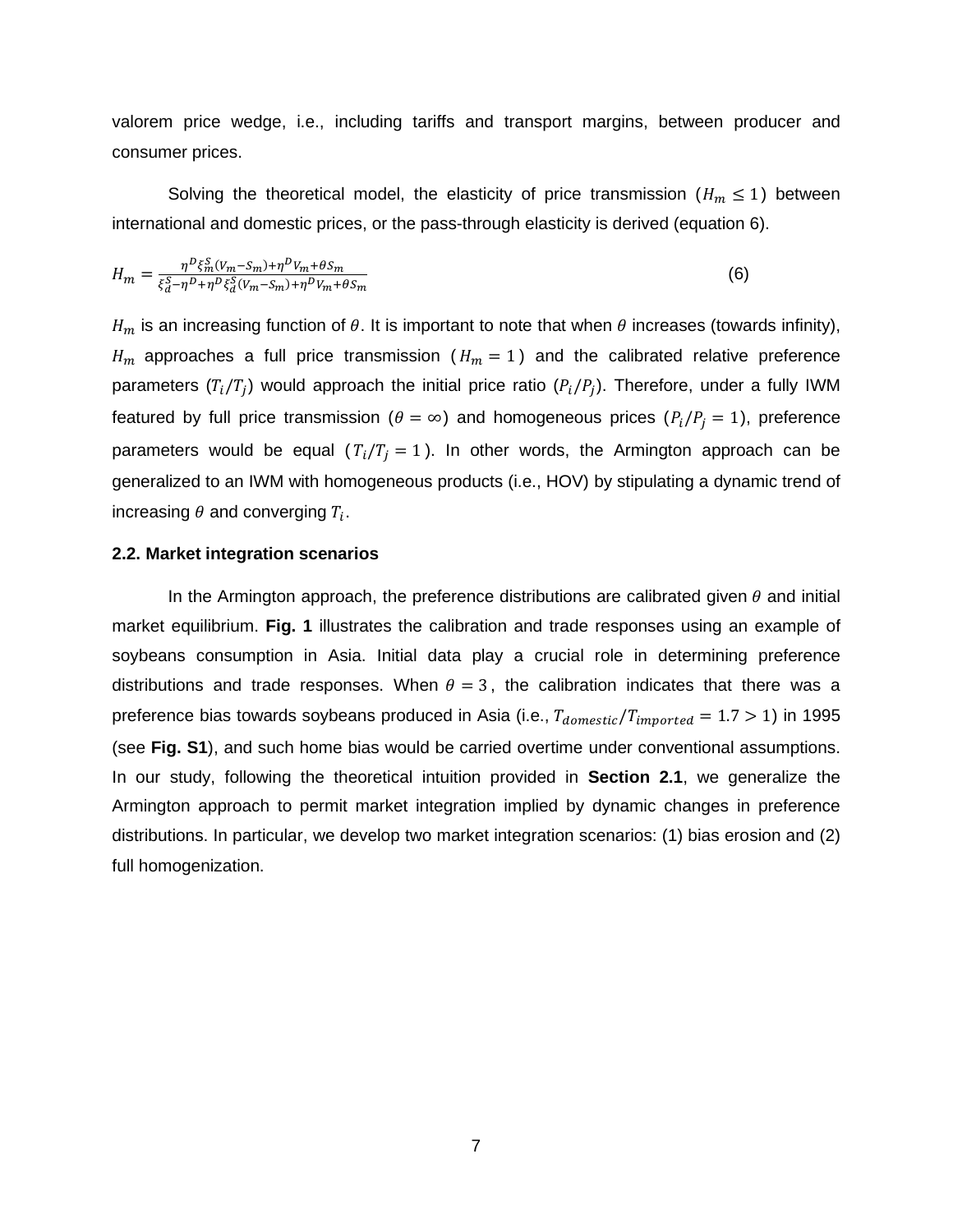

**Fig. 1** Calibration and trade responses in the Armington approach. Curves represent responses of volume share of imported product in the total consumption with respect to the price ratio between imported and domestic products with different magnitude of parameters  $(\theta)$ . The figure is generated using data of 1995 Asian soybeans consumption and price data, in which imported soybeans accounted for 22% of the total soybeans consumption in Asia.

In the bias erosion scenario, we allow preference distributions to shift, i.e., shocks on  $T_{i,n}$ in period n. In particular, we introduce a rate of relative convergence,  $\delta_n$  ( $\delta_0 = 1$ ), to govern the relative shift in preference distributions (equation 7). When  $\delta_n > 1$ , preference distributions converge relative to period 0. It indicates reductions of preference bias implied trade barriers so that consumers become more equally accessible to markets of different origins and, thus, the world market is increasingly integrated. In contrast, when  $\delta_n < 1$ , it indicates a process of market segmentation. Furthermore, the half-life of the convergence rate, calculated as  $\ln(2)/\ln(\delta_n)$ , can be used to measure the number of periods it takes to reach half of the market integration effect from a full preference bias erosion (Li et al., 2018).

$$
T_{i,n} = T_{i,0}^{\frac{1}{\delta_n}} \tag{7}
$$

In the full homogenization scenario, we also allow the preference distribution to scale, i.e., shocks on  $\theta_n$  in period n, in addition to shifts in the bias erosion scenario. However, it is important to note that, unlike shock on  $T_{i,n}$ , shocks on  $\theta_n$ , an inverse measure of product heterogeneity, alone do not have market integration implications, and its responses are heavily contingent on other shocks and markets. That is, trade responses could be inconsistent from between shocks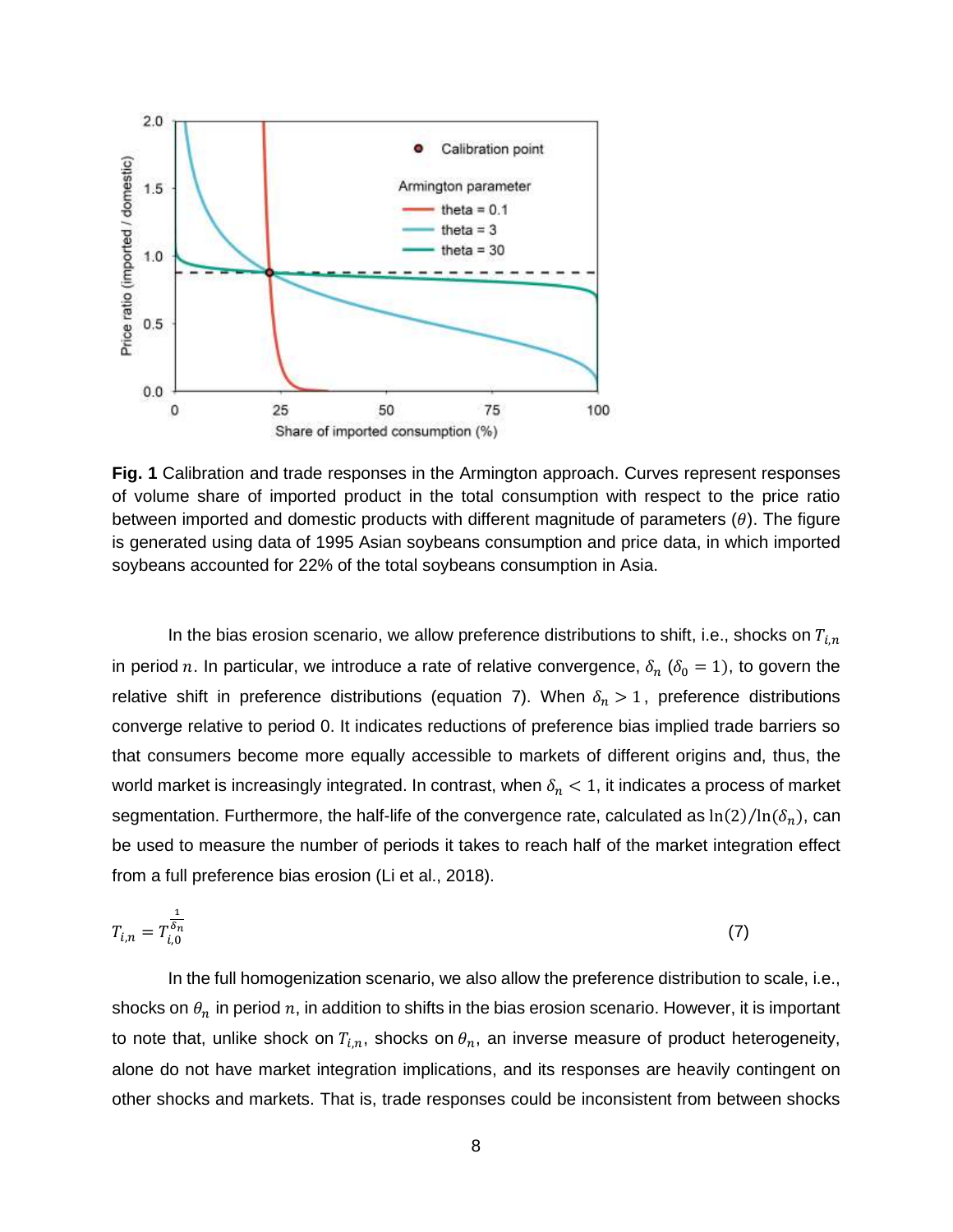on  $T_{i,n}$  and  $\theta_n$ . Thus, we add such a scenario for testing purpose, and we stipulate an illustrative connection between  $\delta_n$  and  $\theta_n$  shocks, i.e.,  $\delta_n = \theta_n/\theta_0$ . Such a tie between  $\delta_n$  and  $\theta_n$  is essential to avoid over identifications in the hindcast optimization and to have a fair comparison between integration scenarios. That is, preference distributions would shift with changes in the Armington exponent parameter. If  $\theta_n$  increases over time, along with market integration implied by bias erosion ( $\delta_n$  > 1), markets may become more integrated since products are more homogeneous to consumers, and trade is more responsive to prices.

The two market integration scenarios of preference distribution shocks are compared in **Fig. 2** for their price responses to comparative static preference shocks in the theoretical model with base data of Asian soybeans in 1995. Under the bias erosion scenario, demand from the source biased against (imported soybeans in this case) would increase, which encourages a higher relative price of this source. However, under the scenarios of full homogenization, the price ratio would approach one with the preference shocks, whereas the point of homogeneous prices  $(P_i/P_j = 1)$  and preferences  $(T_i/T_j = 1)$  represent the fully IWM. It is also important to note that despite the theoretical linkage to IWM in the full homogenization scenario, the implied integration path may not necessarily be supported by data as the fully IWM itself is not empirically realistic. Under the conventional assumption of no preference shocks, both price ratio and preference parameter ratio would remain unchanged (at the calibration points) in the case. We investigate whether the market integration scenarios would perform better than the conventional scenario of no preference shock implied integration with hindcast experiments.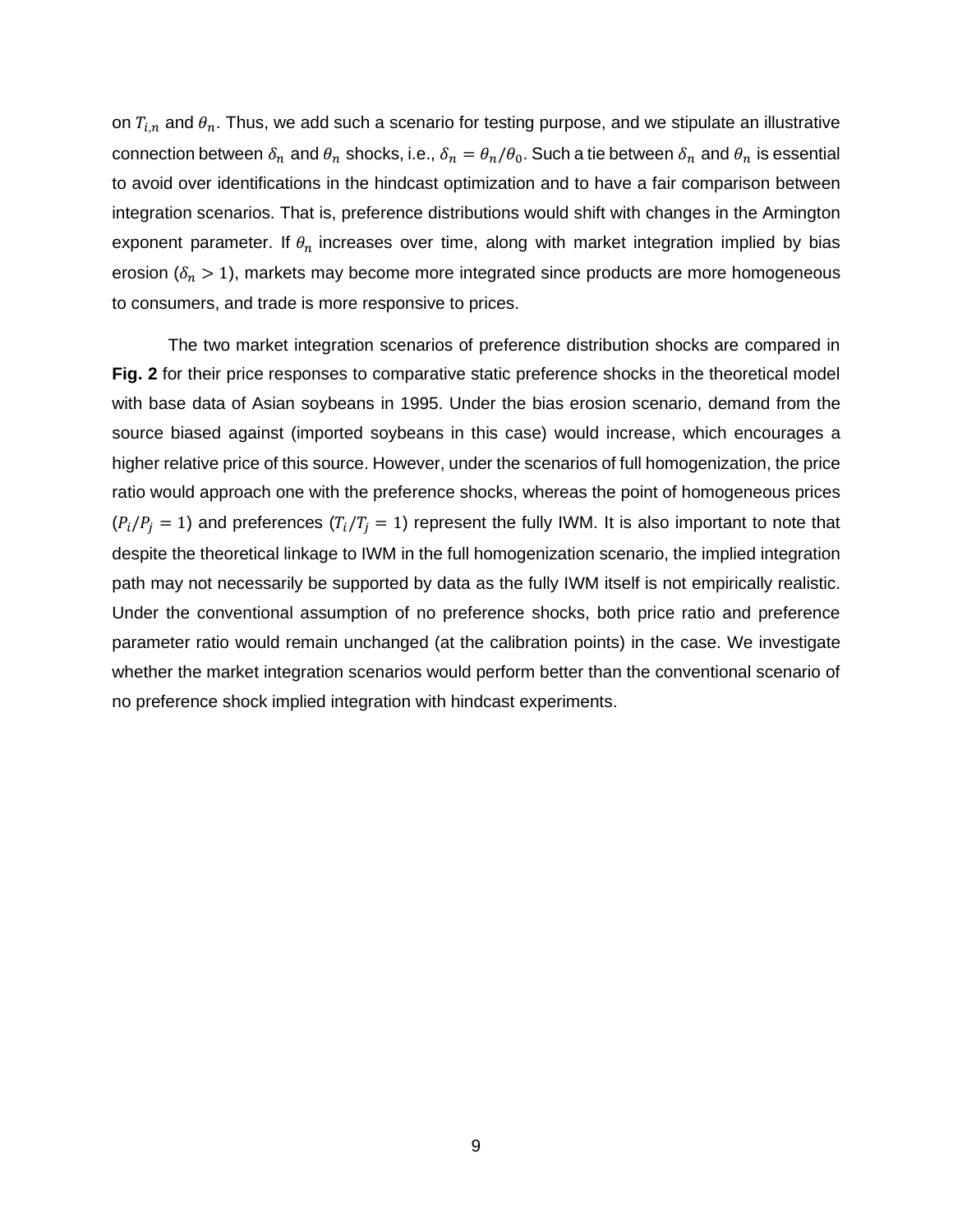

**Fig.2** Price responses to comparative static preference shocks across market integration scenarios. The calibrations points show the relationship between initial price ratio and calibrated preference parameter ratio given an initial theta  $(\theta_0)$ . Note that the diagonal black is 45-degree line. Lines (distinguished by integration scenarios) are simulated by implementing comparative static shocks of  $\delta_n$  (bias erosion scenario) or  $\theta_n$  (full homogenization scenario) in the theoretical model (**Section 2.1**). The theoretical model is calibrated to 1995 Asian soybeans data for different initial theta ( $\theta_0$  equals 1, 3, or 30) with other parameters of  $\eta^D=-0.5, \, \xi^S_d=\xi^S_m=0.5,$  and  $p_o=0$  $e = 0$ .

### **2.3. Hindcast and goodness-of-fit**

The system of equations that represents the economic equilibrium of year  $n$  can be written

as

$$
\mathbf{F}(\mathbf{X}_n, \mathbf{Z}_n, \mathbf{\theta}_n, \mathbf{T}_n, \mathbf{B}) = \mathbf{0}
$$
\n(8)

where  $X_n$  is a vector of endogenous variables such as prices and quantities,  $Z_n$  is a vector of exogenous shocks,  $\theta_n$  and  $T_n$  are vectors of logit exponent and share-weight parameters, respectively, in the logit-based Armington trade modeling, and **B** is a vector of other behavior parameters required in the model (Arndt et al., 2002). In hindcast experiments, the model is run across historical periods. Given vectors of historical shocks and assumed behavior parameters, the model can be solved with a closed-form solution with numerical procedures, i.e.,  $X_n =$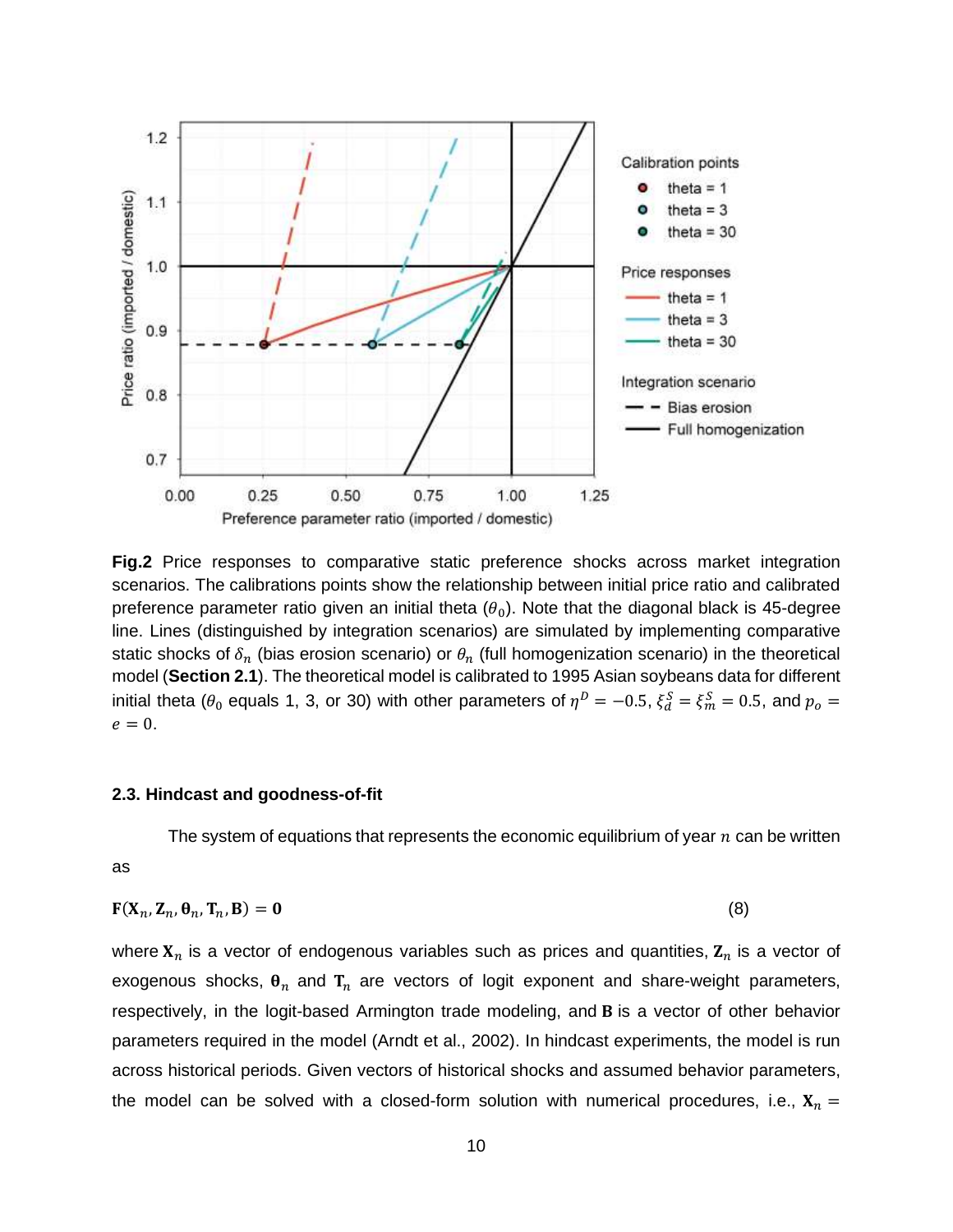$F^{-1}(\textbf{Z}_n,\theta_n,\textbf{T}_n,\textbf{B}).$  Thus, a vector of errors  $(\pmb{\varepsilon}_n)$  is the difference between the observed data  $(\textbf{X}'_n)$ and the estimates  $(X_n)$ .

$$
\mathbf{X}'_n = \mathbf{F}^{-1}(\mathbf{Z}_n, \boldsymbol{\theta}_n, \mathbf{T}_n, \mathbf{B}) + \boldsymbol{\varepsilon}_n \tag{9}
$$

In an initial period ( $n = 0$ ),  $T_0$  is calibrated given  $\theta_0$  and base data so that  $X'_0 =$  ${\bf F^{-1}}(\,{\bf Z}_t,{\bf \theta}_0,{\bf T}_0,{\bf B})$  and  $\bm{\varepsilon}_t={\bf 0}.$  By comparing  $\bm{\varepsilon}_n$  across different dimensions, modelers can identify areas for further investigations and improvements. The model performance against historical observations can be evaluated based on measures of goodness-of-fit, e.g., bias (Baldos and Hertel, 2013; Chaturvedi et al., 2013), mean absolute error (MAE) (Hong et al., 2014; Van Dijk et al., 2016), root mean square error (RMSE), mean absolute percentage error (MAPE) (Fujimori et al., 2016), and root mean square percentage error (RMSPE) (van Ruijven et al., 2010). Different goodness-of-fit measures essentially put different weights on different error points in an aggregated measure. Dixon and Rimmer (2010b) and Kehoe et al. (1995) also considered explicitly adding weights directly in the measurement. See Snyder et al. (2017) for further discussions of different goodness-of-fit measures.

This study uses a weighted mean square logarithmic error (WMSE) to simultaneously measure goodness-of-fit of both prices and quantity (equation 10). WMSE measures weighted mean squared "distance" between estimated and observed market equilibriums across market  $m$ and period  $n$ . The logarithmic difference provides a unitless relative measure of error. The weights  $(W_{m,n})$  are further discussed in **Section 3**.

WMSE = 
$$
\sum_{n} W_n \sum_{m} W_{m,n} \left[ \left( \ln P_{m,n} - \ln P'_{m,n} \right)^2 + \left( \ln Q_{m,n} - \ln Q'_{m,n} \right)^2 \right]
$$
 (10)

#### **3. Empirical modeling and experiments**

We extend the theoretical model of bilateral trade described in **Section 2.1** to build a simple global agricultural economic equilibrium model. The model includes six regions, separating the world by continents (i.e., Africa, Asia, Europe, North America, South America, and Oceania), and six crops (i.e., corn, wheat, rice, soybeans, rapeseed, and an aggregated other crop). Crop production in each region has land rental and nonland costs. The logit approach is used for land use transformation (Wise et al., 2014; Zhao et al., 2020a). The CES utility function is used for crop consumers in addition to an exogenous crop demand shock for biofuel mandates. Also, following the literature convention (Hertel et al., 2007), a two-level nested structure of the logitbased Armington approach is employed to first aggregated imported crops across different sources and then nest the composite of imported crops with the domestically produced crop. This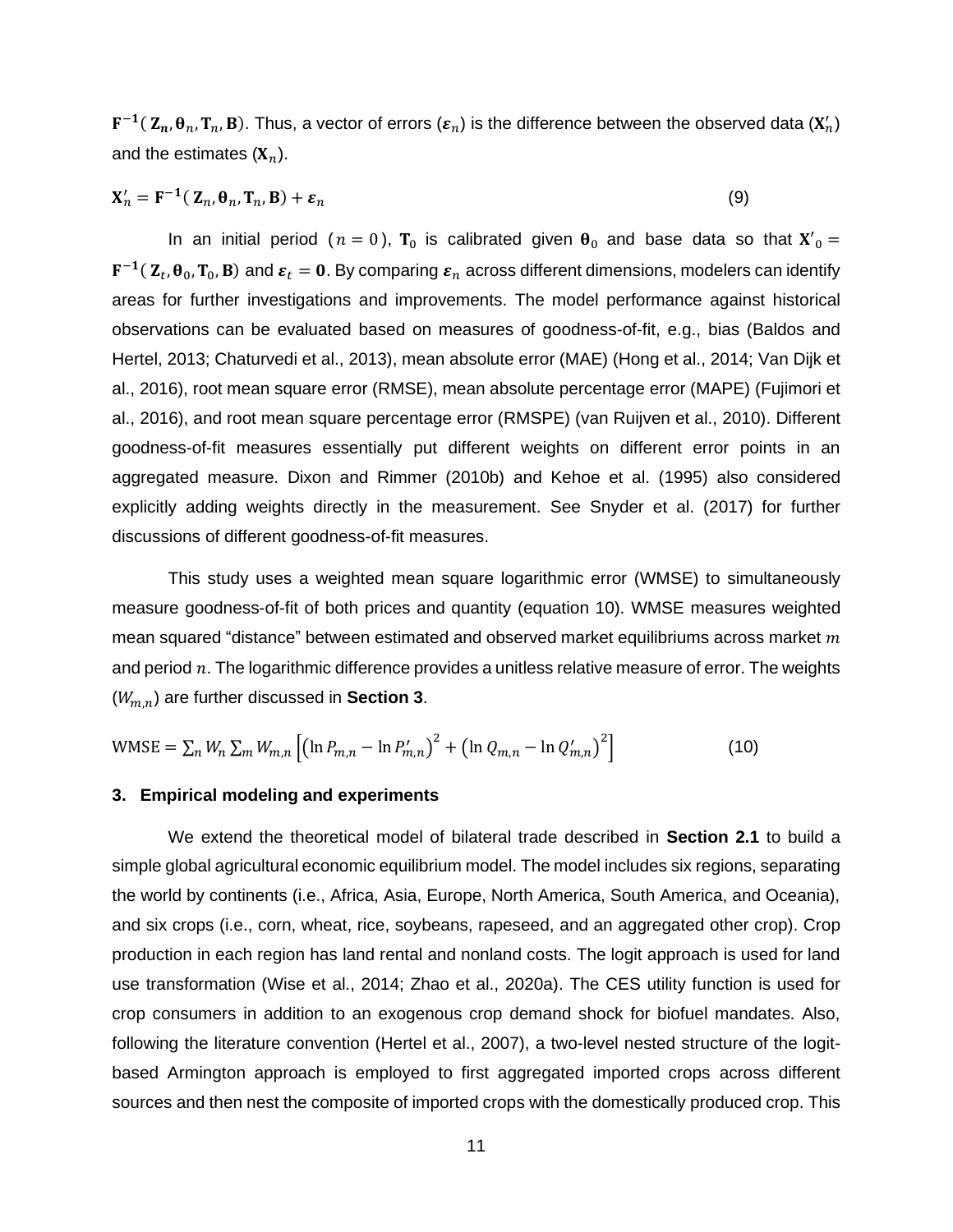model's exogenous variables include crop yields, nonland costs, biofuel mandates, and bilateral transport margins and tariffs. The endogenous variables include crop harvested area, production, consumption, bilateral trade, and prices for all crops and regions. The model is similar to a simplified version of the agriculture and land use (AgLU) module of the GCAM (Calvin et al., 2017b; Zhao et al., 2020a), but with bilateral crop trade.

We employ data for crop production, land use, prices, bilateral trade volume and transport margin, and crop consumption for biofuels from the Food and Agriculture Organization (FAO) and the Organization for Economic Co-operation and Development (OECD) databases (FAOSTAT, 2020; OECD and FAO, 2020) and draw production cost and tariffs data from the GTAP Data Base (Aguiar et al., 2016). Where appliable, 5-year average data are used. Thus, we assemble a dataset representing global agricultural trade equilibrium from 1995 – 2015, with 5-year intervals (see **Supplementary Information (SI) Figs. S2 – S3** for visualization of historical bilateral trade data). The dataset and the model are built in an R project and are publicly available.

The model is purposely designed simply in this study to reduce computational burdens in optimization and to make the results easy to communicate. In the hindcast experiments, we use the base year of 1995 by default and simulate more recent years. We also set the total cropland supply and the total expenses of crop consumption exogeneous and use the uniform behavior parameters across regions. We use 1 for the CES demand parameter and -1 for the land supply logit exponent and test their sensitivity (Gouel and Laborde, 2018; Zhao et al., 2020a). The Armington parameters (logit exponents), both in domestic – foreign  $(\theta^D)$  and foreign – foreign  $(\theta^M)$  nests, are also assumed to be uniform across regions and crops. Note that the market integration scenarios tested in this study focus on the domestic – foreign nest, i.e., home bias erosion.

With hindcast experiments, we compare four scenarios, i.e., S0 – S3 described in **Table 2**. Scenario S0 follows conventional assumptions of fixed initial preference distributions and uses literature Armington parameters for crops (Hertel et al., 2007). Scenario S1 uses Armington parameters estimated specifically for our model in the optimization. Scenarios S2 and S3 incorporate the two market integration scenarios developed in **Section 2.2** into the top nest of the Armington structure in our model to allow changes of market integration parameters ( $\delta_n$  or  $\theta^D_n$ ). In S1 – S3, parameters are optimized by minimizing WMSE (equation 10). There are up to 6 (importing regions) x 6 (exporting regions) x 6 (crops) = 216 markets in each period. **Fig. 3** shows the path of changing bilateral regional market equilibrium across the 5 study periods using examples of soybean markets. Minimizing WMSE is effectively minimizing the weighted mean

12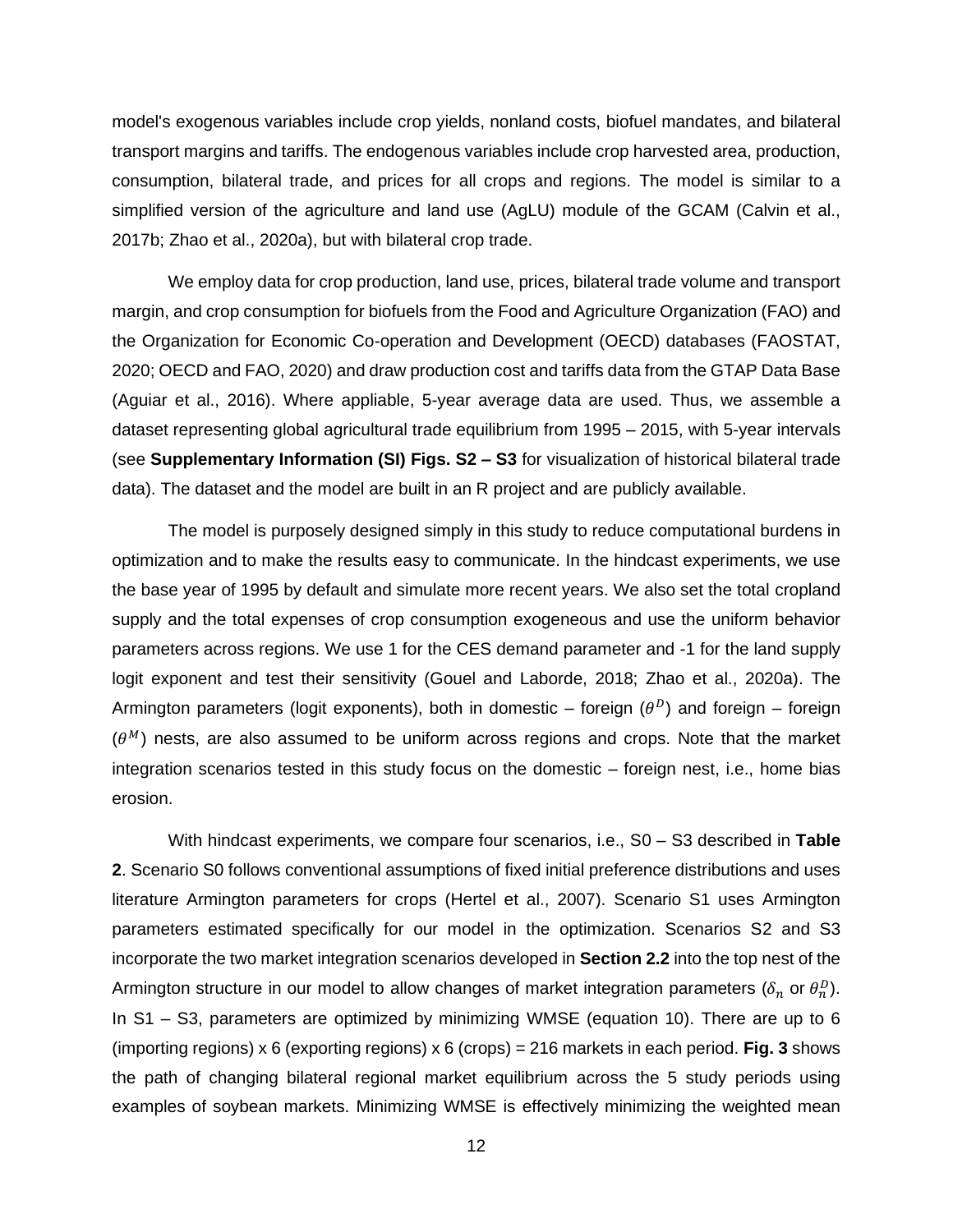distance between estimated and observed market equilibriums across all markets and the four projection periods. We use consumption shares as weights across periods  $(W_n)$ , and the shares of the square root of trade (or consumption) volume as cross-sectional weights  $(W_{m,n})$ . Note that the errors are weighted as the model would predict larger errors (in relative terms) for small bilateral trade flows. Also, the observed bilateral trade flows are scaled using square root to normalize the weights. Several major consumption flows could otherwise dominate the parameter estimates. The logarithmically scaled volume weights were also tested in the sensitivity analysis (see **Figs. S4 – S6** for a comparison of weights).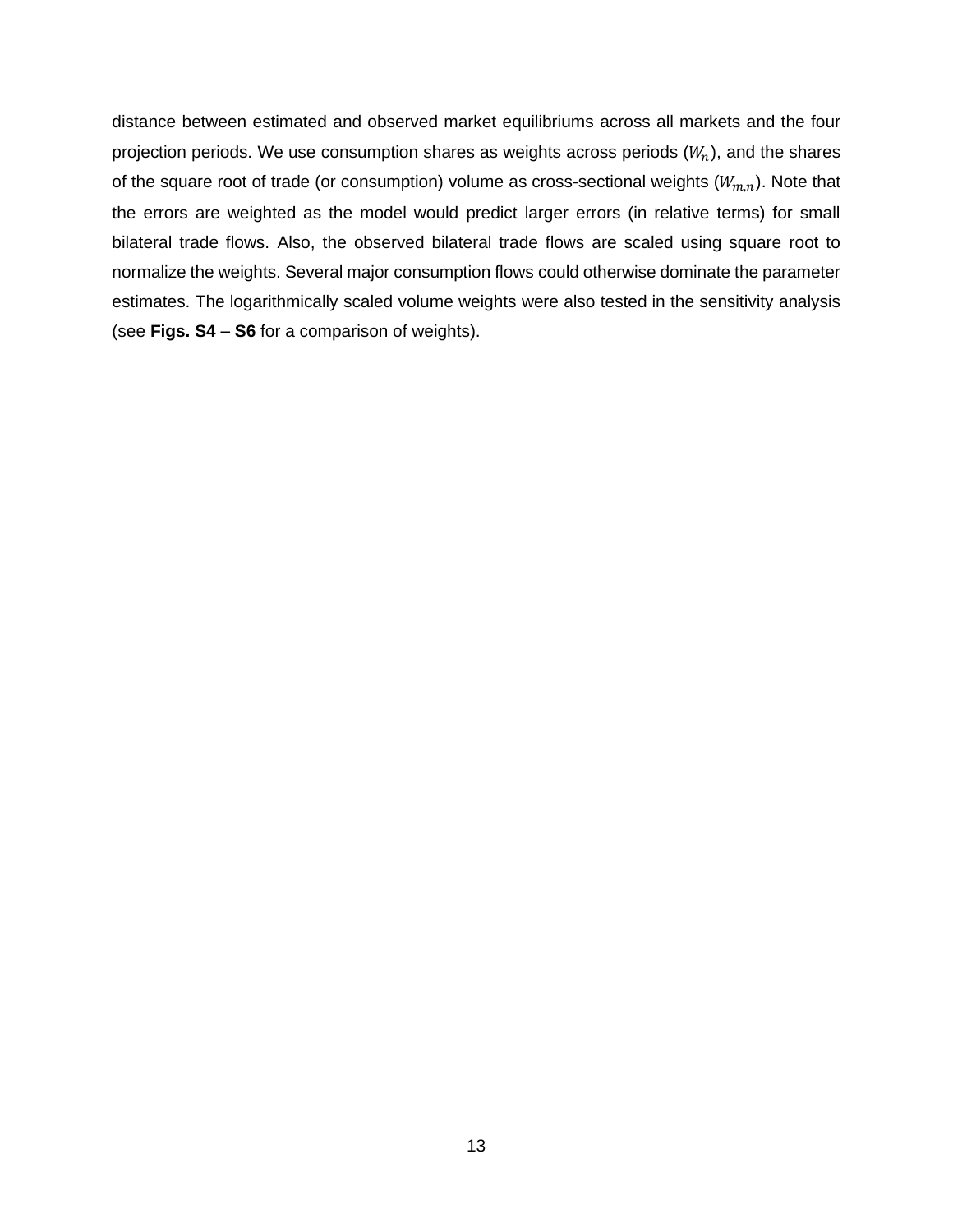# **Table 2** Experimental design

| Scenario       | Integration scenario | Preference shock                                       | Parameter                                                                                                                                | Description                                                                                                       |  |  |
|----------------|----------------------|--------------------------------------------------------|------------------------------------------------------------------------------------------------------------------------------------------|-------------------------------------------------------------------------------------------------------------------|--|--|
| S <sub>0</sub> | No integration       | Fixed preference<br>distributions                      | $\theta^D = 3$ and $\theta^M = 6$                                                                                                        | Fixed initial preference bias with<br>literature parameters.                                                      |  |  |
| S <sub>1</sub> | No integration       | Fixed preference<br>distributions                      | $\theta^D$ and $\theta^M$ from optimization                                                                                              | Fixed initial preference bias with<br>optimized parameters.                                                       |  |  |
| S <sub>2</sub> | Bias erosion         | Shift of Armington<br>preference distributions         | $\theta^D$ , $\theta^M$ , and year-specific $\delta_n$<br>from optimization                                                              | Market integration through home bias<br>erosion if $\delta_n > 1$ .                                               |  |  |
| S <sub>3</sub> | Full homogenization  | Shift & scale of Armington<br>preference distributions | $\theta_0^D$ , $\theta^M$ , and year-specific $\theta_n^D$<br>from optimization (with<br>constraints of $\delta_n = \theta_n/\theta_0$ ) | Market integration through both home<br>bias erosion and product<br>homogenization if $\theta_n^D > \theta_0^D$ . |  |  |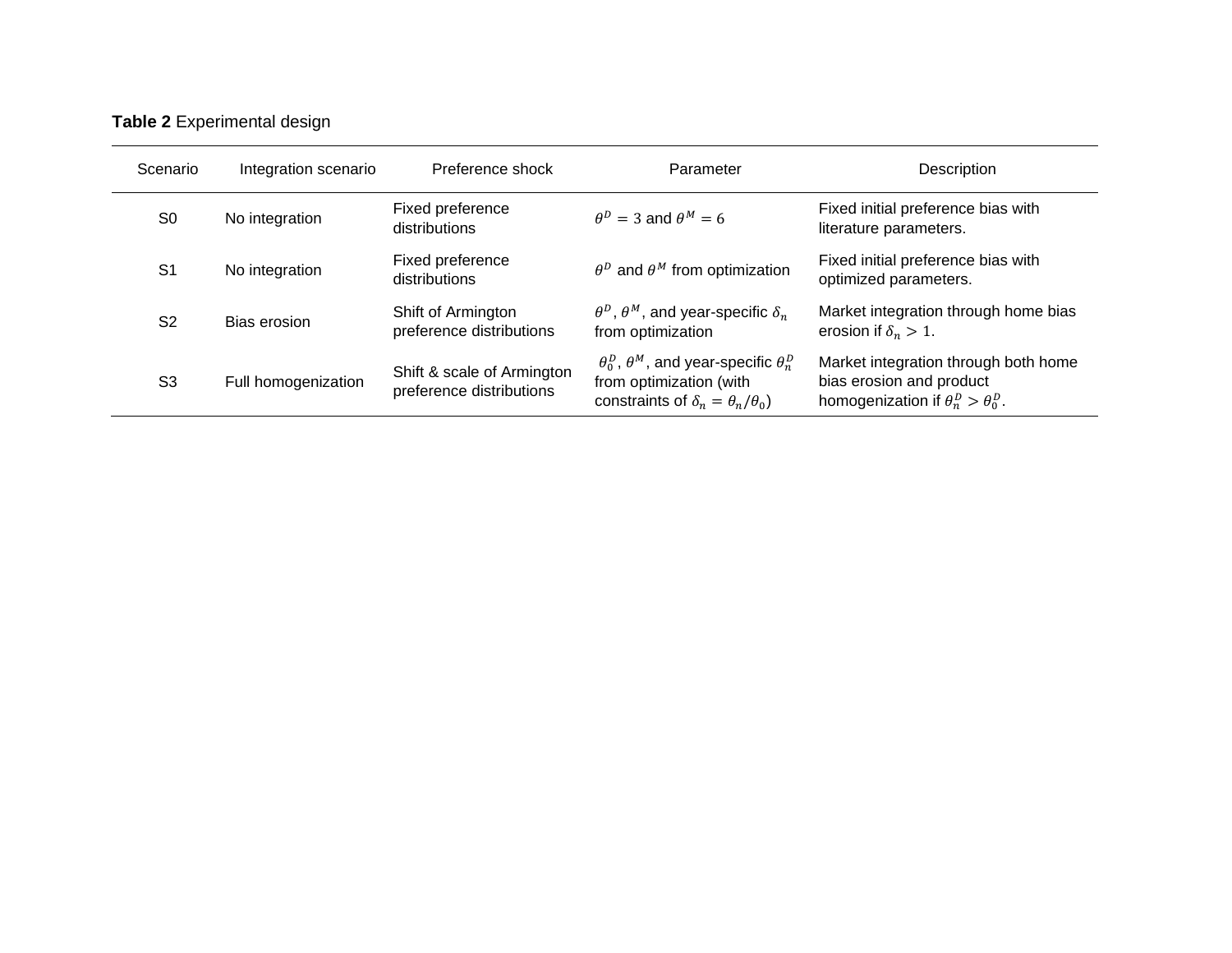

**Fig. 3** Bilateral regional market equilibrium of soybeans for consuming regions (columns) across sources (rows). Points represent market equilibriums (natural logarithm of price and quantity) of 5 periods, 1995 – 2015 with 5-year interval. Lines (with arrow) connects the market equilibriums in chronological order. Note that diagonal plots show domestic market equilibrium. Bilateral market equilibrium does not necessarily exist for all periods. For example, Oceania does not import soybeans from Africa.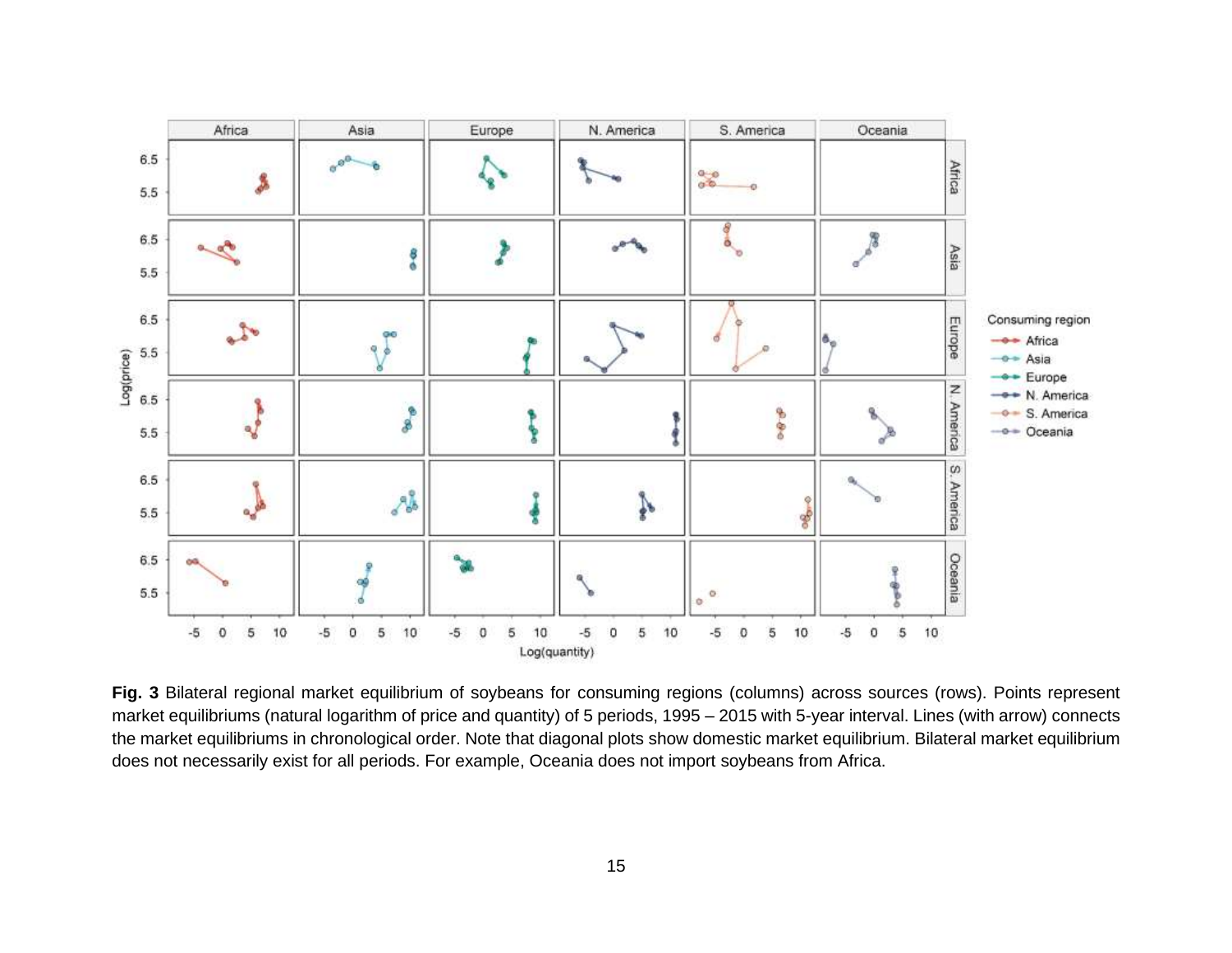#### **4. Results**

#### **4.1. Market integration in hindcast experiments**

A comparison of estimated parameters from the hindcast optimization across market integration scenarios is presented in **Table 3**. **Fig. 4** compares bilateral trade volume shares in 2015 across the scenarios (trade volumes shown in **Fig. S6**). Relying on literature Armington parameters and assuming no preference implied integration, scenario S0 reported a WMSE of 1.351. By using  $\theta^D$  and  $\theta^M$  that minimize WMSE in the hindcast experiment, the model was significantly improved as WMSE decreased to 0.577 in S1. When allowing shifts in preference distributions with rates of  $\delta_n$ , the model in S2 was further improved compared with S1 as WMSE decreased to 0.495. Notably, the integration parameters,  $\delta_{2000} - \delta_{2015}$  were significantly greater than one, which indicated home bias erosions relative to the base year of 1995. The gradually increasing  $\delta_n$  also implied a trend of global agricultural market integration through eroding home bias over the study periods. In contrast, in the illustrative scenario of full homogenization (S3), the results did not indicate a clear trend of  $\theta^D_n$  or the tied  $\delta_n$ , as driven by the expected inconsistent market responses between the shocks of  $\theta_n^D$  and  $\delta_n$  (discussed in **Section 2.2**). The WMSE in S3 was also larger than S2.

|                                       | S <sub>0</sub><br>No integration |       | S <sub>1</sub><br>No integration |      | S <sub>2</sub><br>Bias erosion | S3 Full<br>homogenization |        |  |
|---------------------------------------|----------------------------------|-------|----------------------------------|------|--------------------------------|---------------------------|--------|--|
|                                       | literature value                 | est.  | s.e.                             | est. | s.e.                           | est.                      | s.e.   |  |
| $\theta^D$                            | 3                                | 1.38  | (0.16)                           | 0.84 | (0.15)                         | 1.56                      | (0.18) |  |
| $\theta^M$                            | 6                                | 1.48  | (0.14)                           | 1.45 | (0.13)                         | 1.46                      | (0.14) |  |
| $\delta_{2000}$ / $\theta_{2000}^{D}$ |                                  |       |                                  | 1.15 | (0.05)                         | 1.08                      | (0.27) |  |
| $\delta_{2005}$ / $\theta_{2005}^{D}$ |                                  |       |                                  | 1.20 | (0.05)                         | 1.10                      | (0.23) |  |
| $\delta_{2010}$ / $\theta_{2010}^D$   |                                  |       |                                  | 1.22 | (0.05)                         | 1.51                      | (0.25) |  |
| $\delta_{2015}$ / $\theta_{2015}^D$   |                                  |       |                                  | 1.37 | (0.05)                         | 1.20                      | (0.21) |  |
| <b>WMSE</b>                           | 1.351                            | 0.577 |                                  |      | 0.495                          |                           | 0.567  |  |

**Table 3** Parameter estimates and scenario comparison

Note: Estimated parameter (est.) and standard error (s.e.) are provided for scenario S1 – S3. See **Table 2** for descriptions of scenarios. The year-specific integration parameters,  $\delta_n$  and  $\theta^D_n$ , are estimated for S2 and S3, respectively.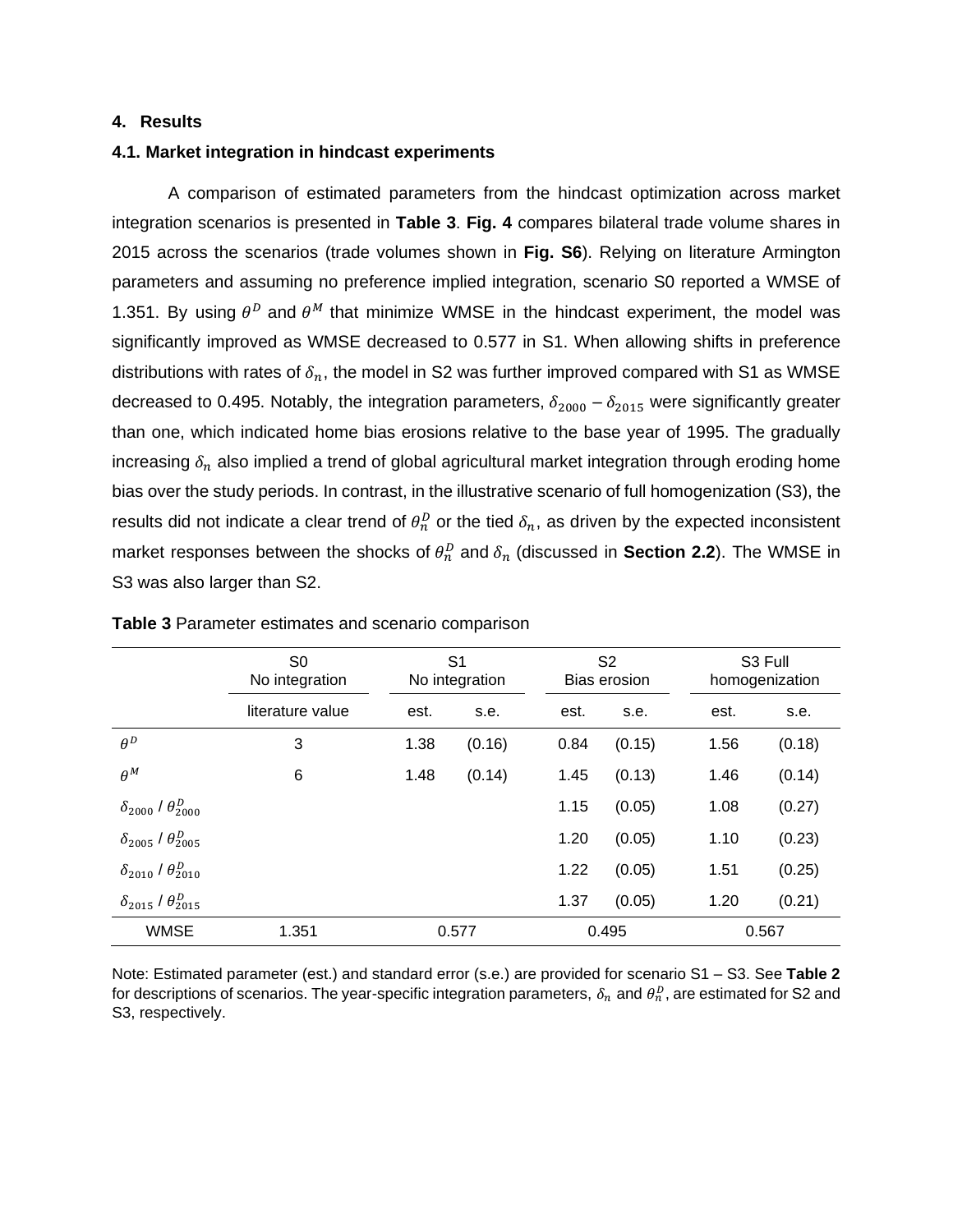

**Fig. 4** Comparisons between observed and projected bilateral trade volume shares (across sources) in 2015. Each bar represents the share of consumption volume from a source region over the total consumption in 2015 for a crop (rows) in an importing region (columns) in observations (obs.) or other scenarios. The corresponding volume results are provided in **Fig. S7**.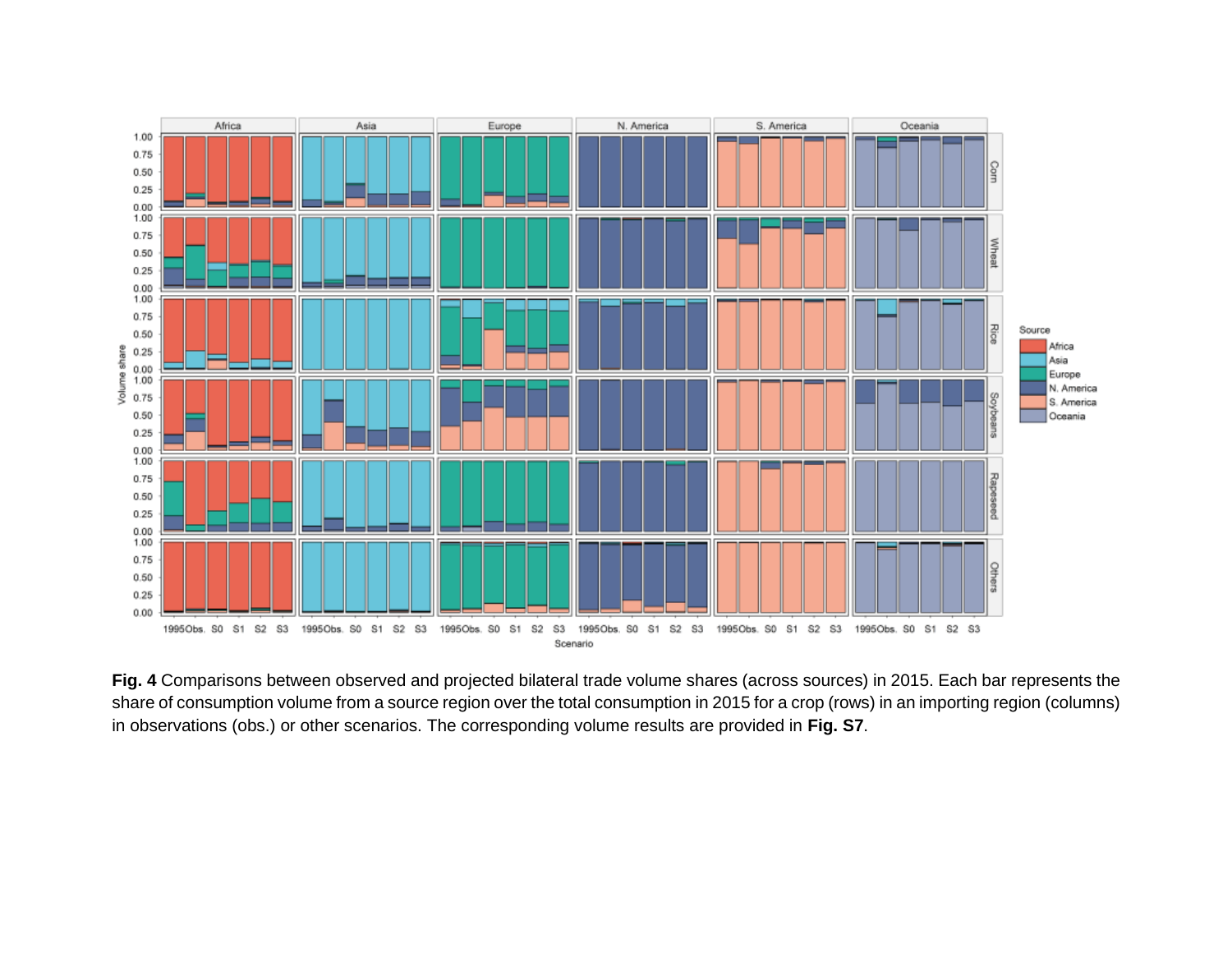We estimated standard errors of the estimated parameters based on the Hessian matrix approximated in the nonlinear weighted least squares optimization (Venables and Smith, 2017). The estimated parameters in all scenarios are statistically larger than zero. The optimized parameters in S1,  $\theta^D = 1.38$  and  $\theta^M = 1.48$ , while statistically significant, are much smaller than the widely used literature values applied in S0. The literature parameter of  $\theta^M = 6$  was an average estimate in Hertel et al. (2007) for crops based on cross-sectional variations in trade cost, and  $\theta^D = 3$  was interpolated based on "rule of two". In general, trade elasticity tends to be smaller when regions are more aggregated, or time-series factors are considered (Ahmad et al., 2020; Bajzik et al., 2020). When the model captured the trend of home bias erosion in S2, the trade parameters became even smaller ( $\theta^D = 0.84$  and  $\theta^M = 1.45$ ). Note that if using  $\theta^D$  and  $\theta^M$ estimated in S2 but fix preference parameters ( $\delta_n = 1$ ), the WMSE would increase to 0.586. That is, echoing Hillberry et al. (2005), the missing of market integration implied by preference bias erosion could be partly compensated by using relatively larger Armington trade parameters. However, such a remedy is uncertain and compromised given Armington preference shocks' unique role, particularly in long-term modeling. Besides, the estimated  $\theta^D_n$  across years in S3 were not statistically different. This may also indicate that the dispersion of the preference distribution, which implies the heterogeneity of preference or products did not change significantly in the study periods.

We observed that in our data of bilateral trade, the variations across time were much smaller than variations across crops or regions (see column log(obs.) in the results of the analysis of variance (ANOVA) presented in **Table 4**). It also implies cross-sectional weights could play an important role in the estimates. **Table 4** also shows the relative contribution of variance in the model's error across variables and scenarios. Because of allowing dynamic home preference bias erosions, the root mean squares (RMS) of year in S2 was much smaller than other scenarios. Notably, the share of unexplained time-series variations in bilateral trade (calculated using the sum of squares in **Table S1**) decreased from 12% in S1 to 2% in S2. These results highlighted the critical role of a bias erosion trend in long-term multiregional economic projections. Crop contributed even higher variations in the error of bilateral trade volume than bilateral relationship. It indicates differentiating trade parameters across crops could significantly improve the model. Also, the model generally explains better variations in trade volume than prices (i.e., across crops and bilateral regions). Though S3 performed relatively better in explaining price variations than S2, its overall performance was poorer. Thus, we focus mainly on exploring the bias erosion scenario in the later analysis in this paper.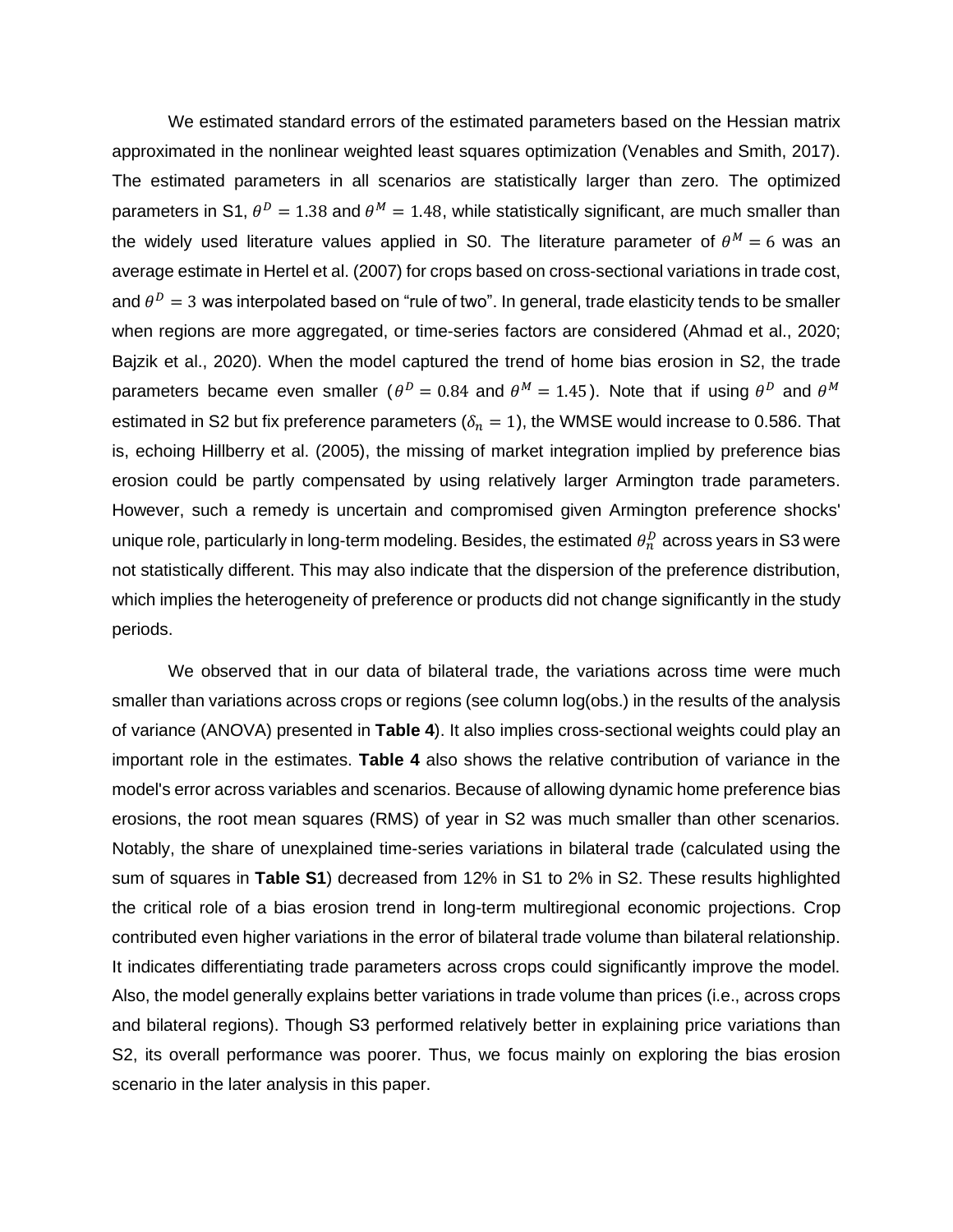The model allowing a dynamic trend of home bias erosion tended to explain overall variations better than otherwise. The estimated bilateral trade results from S2 are provided in **Figs. S8 – S9**. The error from the simple model could still be large for certain regions and crops. Compared with WMSE, MAPE is a more communicative measure of model performance. The consumption share weighted MAPE in S2 was about 12% for bilateral trade volumes and 18% for prices, and 15% overall. Though the model showed better performance for volumes than prices at the weighted mean level, volumes can have significantly larger variations, particularly for regions with small trade flows (see **Table S2** for the further decomposition of the weighted MAPE). For reference, if we were to use the base year (1995) values as estimates, the weighted MAPE would be 28% for bilateral trade volumes and 25% for prices, and 27% overall. If using very large Armington parameters (i.e.,  $\theta^D = \theta^M = 25$  in S0) to mimic elastic trade responses in IWM, the weighted MAPE could be 42% for bilateral trade volumes and 19% for prices, and 30% overall. Echoing previous studies, a well-parameterized Armington model performs significantly better than an IWM (Hertel et al., 2014) or non-model approaches (Dixon and Rimmer, 2010b).

**Table 4** Analysis of variance in observed data and errors across scenarios. ANOVA is performed for observation data, log(obs.), and model estimated errors, log(obs. / est.), across three factors including crop, year, and bilateral relationship. All scenarios have the same degrees of freedom (Df). The root mean squares (RMS), calculated as the square root of Df weighted sum of squares, are presented. The same weights used in parameter estimates are applied. The corresponding sum of squares are provided in **Table S1**.

|                        |                          |     |            | log(obs. / est.) |                |                |                |  |  |  |
|------------------------|--------------------------|-----|------------|------------------|----------------|----------------|----------------|--|--|--|
| Variable               | Source of<br>variation   | Df  | log(obs.)  | S <sub>0</sub>   | S <sub>1</sub> | S <sub>2</sub> | S <sub>3</sub> |  |  |  |
|                        |                          |     | <b>RMS</b> | <b>RMS</b>       | <b>RMS</b>     | <b>RMS</b>     | <b>RMS</b>     |  |  |  |
|                        | Crop                     | 5   | 2828***    | 434***           | 517***         | 562***         | 533***         |  |  |  |
| <b>Bilateral trade</b> | Year                     | 3   | 446**      | 127              | 154            |                | 155            |  |  |  |
|                        | <b>Bilateral regions</b> | 35  | 2180***    | 569***           | 377***         | 301***         | 356***         |  |  |  |
|                        | <b>Residuals</b>         | 759 | 196        | 197              | 117            | 113            | 118            |  |  |  |
|                        | Crop                     | 5   | 521***     | 337***           | 341***         | 353***         | 345***         |  |  |  |
| Prices                 | Year                     | 3   | 726***     | 26               | 46             | 37             | 47             |  |  |  |
|                        | <b>Bilateral regions</b> | 35  | 270***     | 65***            | 66***          | $87***$        | 79***          |  |  |  |
|                        | <b>Residuals</b>         | 759 | 59         | 41               | 40             | 40             | 41             |  |  |  |

The single asterisk (\*), double asterisk (\*\*), and triple asterisk (\*\*\*) indicate significance levels of 5%, 1%, and 0.1%, respectively, from the F test.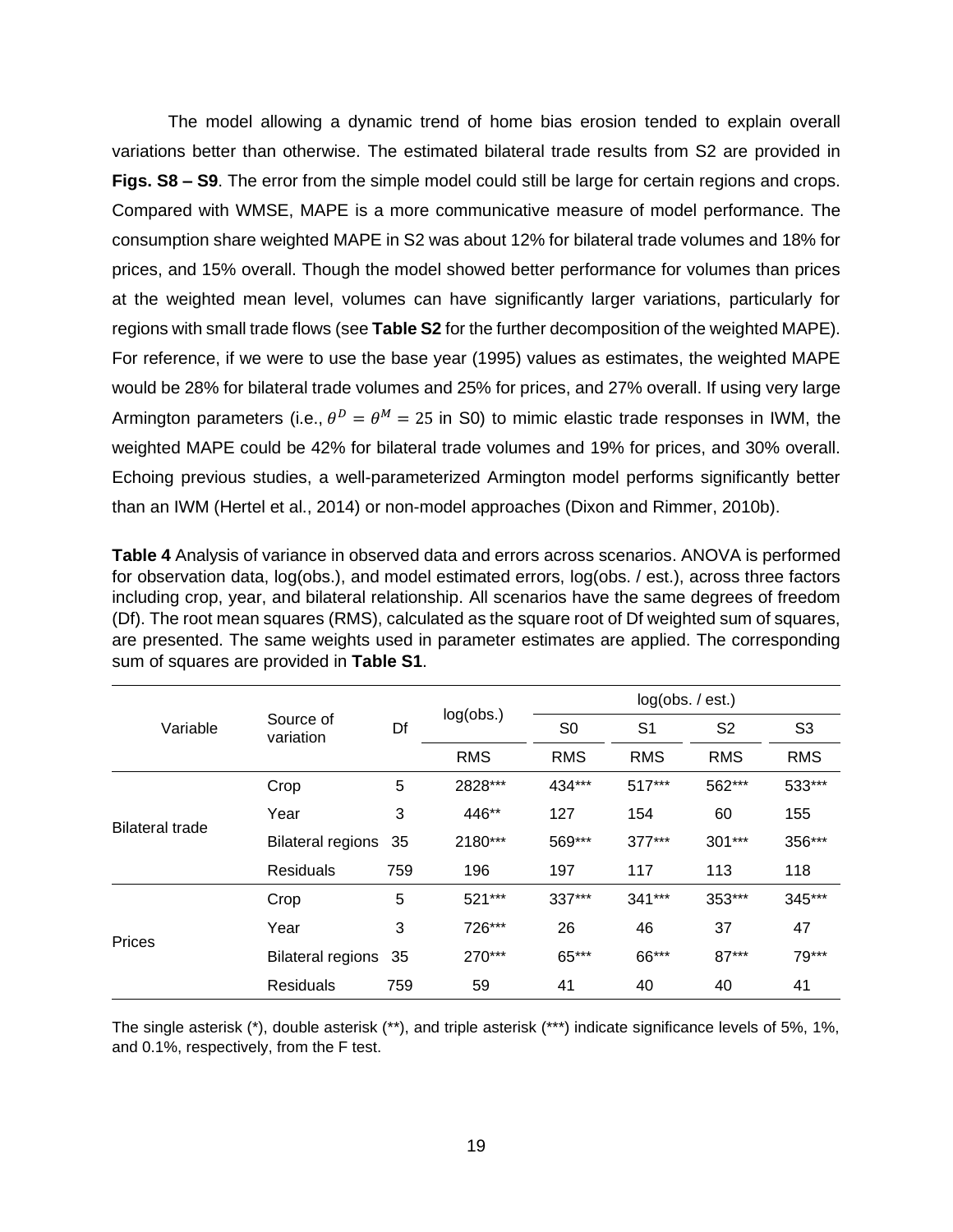#### **4.2. Bias erosion sensitivity tests**

In the bias erosion scenario presented in **Table 3**, the implied integration rate  $(\delta_n)$  across periods were nonlinear and uncertain. The  $\delta_{2015} = 1.37$  implies an annual integration rate of about 1.016 or a half-life of 44 years. In other words, the results indicate that it takes about 44 years to reach half of the global agricultural market integration effect from a full home preference bias erosion. The range of the home bias erosion half-life at a 95% confidence level is 37 – 57 years. Furthermore, the integration rate in 2010 relative to 2005,  $\frac{\delta_{2010}}{\delta_{2005}}$  = 1.01, was smaller than the rate estimated in other periods. This was likely because the segmentations driven by world food crises around 2008 and 2011 were reflected in the data and captured by the model. As a result, the rate of bias erosion in the period became relatively slower. Here, in the context of the bias erosion scenario, we test the sensitivity of the hindcast optimizations to several key model parameters and assumptions, including crop demand and land supply elasticities, cross-sectional weights  $(W_{m,n})$  in WMSE, and the base year.

By default, the model used 1 for the CES crop demand parameter and -1 for the land supply logit exponent. Instead of determining the two parameters in the hindcast optimization, we fixed them to provide consistent comparisons across scenarios. But we test boundary values of [0.25, 2] for the CES parameter and  $[-0.75, -1.5]$  for the land supply logit parameter. The results, presented in **Table 5**, demonstrated that the estimated parameters, particularly for the bias erosion parameters, are reasonably robust in these tests. Since WMSE measures goodness-offit in relative terms, bilateral flows with small volumes tend to have more considerable variations or more pronounced trade responses. In contrast, large flows tend to be relatively more stable. The cross-sectional weights in WMSE play a key role in considering the heterogeneity. The model, by default, used the square root of trade volume as the weight. We also test an alternative weight of logarithmically scaled trade volume  $(W_{m,n} = \ln(1 + Q_{m,n})$ ; **Fig. S7**) to place relatively higher weights on small flows. The results (last column in **Table 5**) showed a higher regional Armington parameter ( $\theta^D$ ) and larger WMSE. However, the implied magnitude and trend of home bias erosion ( $\delta_{2015}$  = 1.38) were comparable to results from using the default weights. Note that the bias erosion scenario (S2) still performed better than other integration scenarios with the alternative weight (see **Table S3**).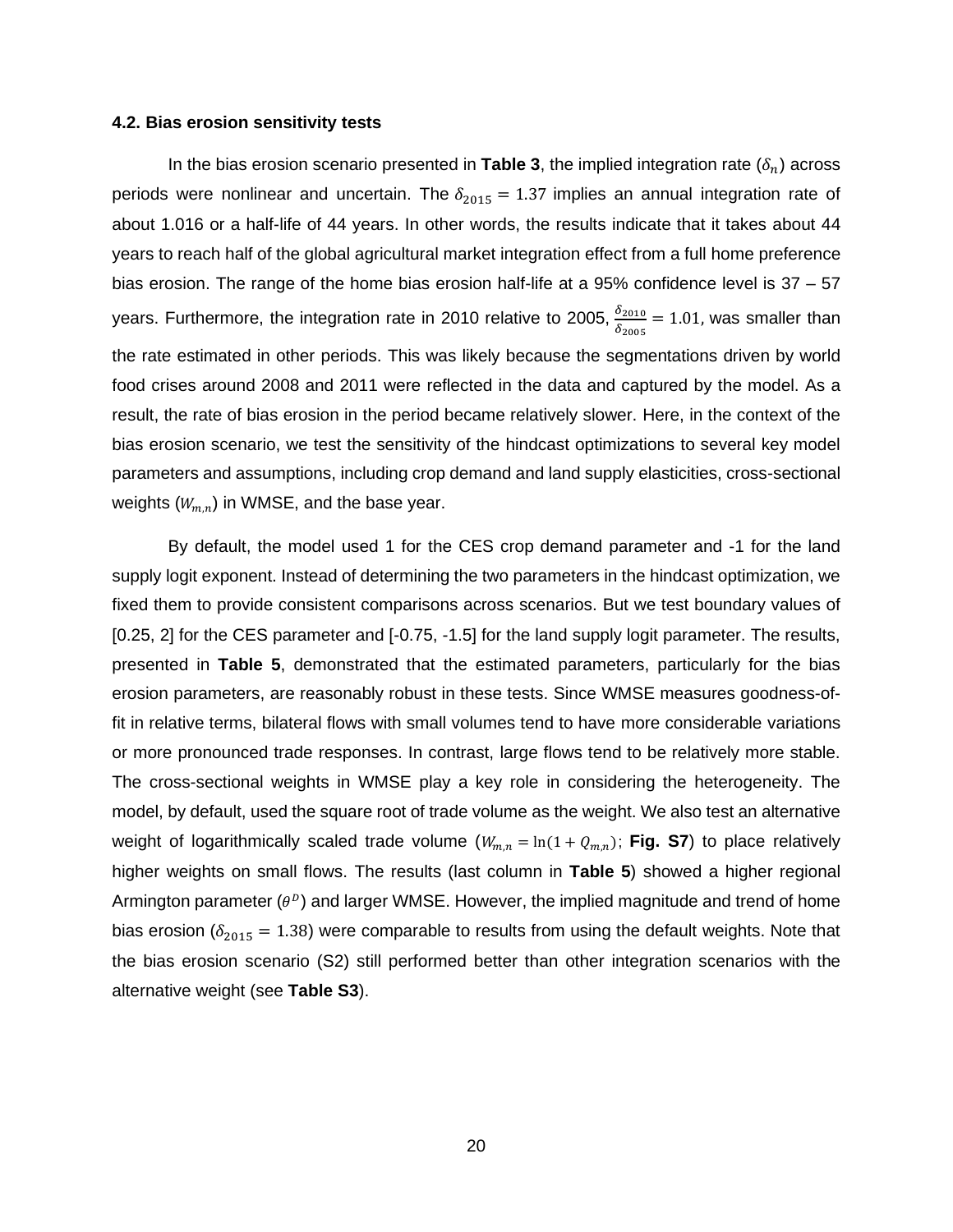|                        |      | <b>CES</b><br>demand<br>(0.25) |      | <b>CES</b><br>demand<br>(2) |      | Logit land<br>supply<br>$(-0.75)$ |      | Logit land<br>supply<br>$(-1.5)$ |      | Weight<br>$(W_{m,n})$<br>$ln(1 + Q_{m,n})$ |  |  |
|------------------------|------|--------------------------------|------|-----------------------------|------|-----------------------------------|------|----------------------------------|------|--------------------------------------------|--|--|
|                        | est. | s.e.                           | est. | s.e.                        | est. | s.e.                              | est. | s.e.                             | est. | s.e.                                       |  |  |
| $\theta^D$             | 0.83 | (0.14)                         | 0.79 | (0.14)                      | 0.89 | (0.15)                            | 0.79 | (0.15)                           | 1.38 | (0.17)                                     |  |  |
| $\theta^M$             | 1.44 | (0.13)                         | 1.43 | (0.14)                      | 1.45 | (0.14)                            | 1.43 | (0.13)                           | 1.12 | (0.15)                                     |  |  |
| $\delta_{2000}$        | 1.15 | (0.05)                         | 1.15 | (0.05)                      | 1.15 | (0.05)                            | 1.15 | (0.05)                           | 1.19 | (0.06)                                     |  |  |
| $\delta_{2005}$        | 1.20 | (0.05)                         | 1.20 | (0.05)                      | 1.20 | (0.05)                            | 1.20 | (0.05)                           | 1.29 | (0.06)                                     |  |  |
| $\delta_\mathrm{2010}$ | 1.22 | (0.05)                         | 1.21 | (0.05)                      | 1.21 | (0.05)                            | 1.22 | (0.05)                           | 1.24 | (0.06)                                     |  |  |
| $\delta_{2015}$        | 1.37 | (0.06)                         | 1.37 | (0.05)                      | 1.36 | (0.05)                            | 1.38 | (0.05)                           | 1.40 | (0.07)                                     |  |  |
| <b>WMSE</b>            |      | 0.498                          |      | 0.504                       |      | 0.497                             |      | 0.492                            |      | 1.625                                      |  |  |

**Table 5** Sensitivity analysis of the bias erosion scenario around demand and supply parameters and WMSE weights

The base data in an economic equilibrium model could affect the calibration of the behavior parameters so that either hindcast or projections could be sensitive to the base year. **Table 6** compares parameter estimates across different base years in the bias erosion scenario. The estimated parameters are all statistically significant.  $\theta^D$  ranged from 0.35 (2005 base year) to 0.84 (1995 base year) and  $\theta^M$  ranged from 0.93 (2010 base year) to 1.45 (2005 base year). These Armington parameter ranges are generally comparable to literature estimates considering time-series factors (Ahmad et al., 2020; Hillberry and Hummels, 2013). The integration rate ( $\delta_n$ ) is one in a base year and the estimated  $\delta_n$  can be compared across years. With a base year of 2010 or 2015, the segmentation in the food crisis period (2010) was underlined as  $\delta_{2010}$  was the smallest across periods. Regardless, results from all base years except 2015 captured a significant global agricultural market integration implied by home bias erosion over the whole study period ( $\frac{\delta_{2015}}{\delta_{1995}}$   $>$  1). Notably, the estimated  $\frac{\delta_{2015}}{\delta_{1995}}$  decreased when more recent base year was used. It reveals an essential difference between hindcast (forward projection) and backcast (backward projection) that the information was asymmetric. That is, behavior parameters calibrated to a backcast base year (e.g., 2015) may have partly captured the market integration effects. Thus, compared with hindcast, backcast estimated a slower trend of historical market integration implied by home bias erosion. Furthermore, the WMSE is the smallest with the 2005 base year, mainly because the projection time "distance" is the smallest. In other words, the model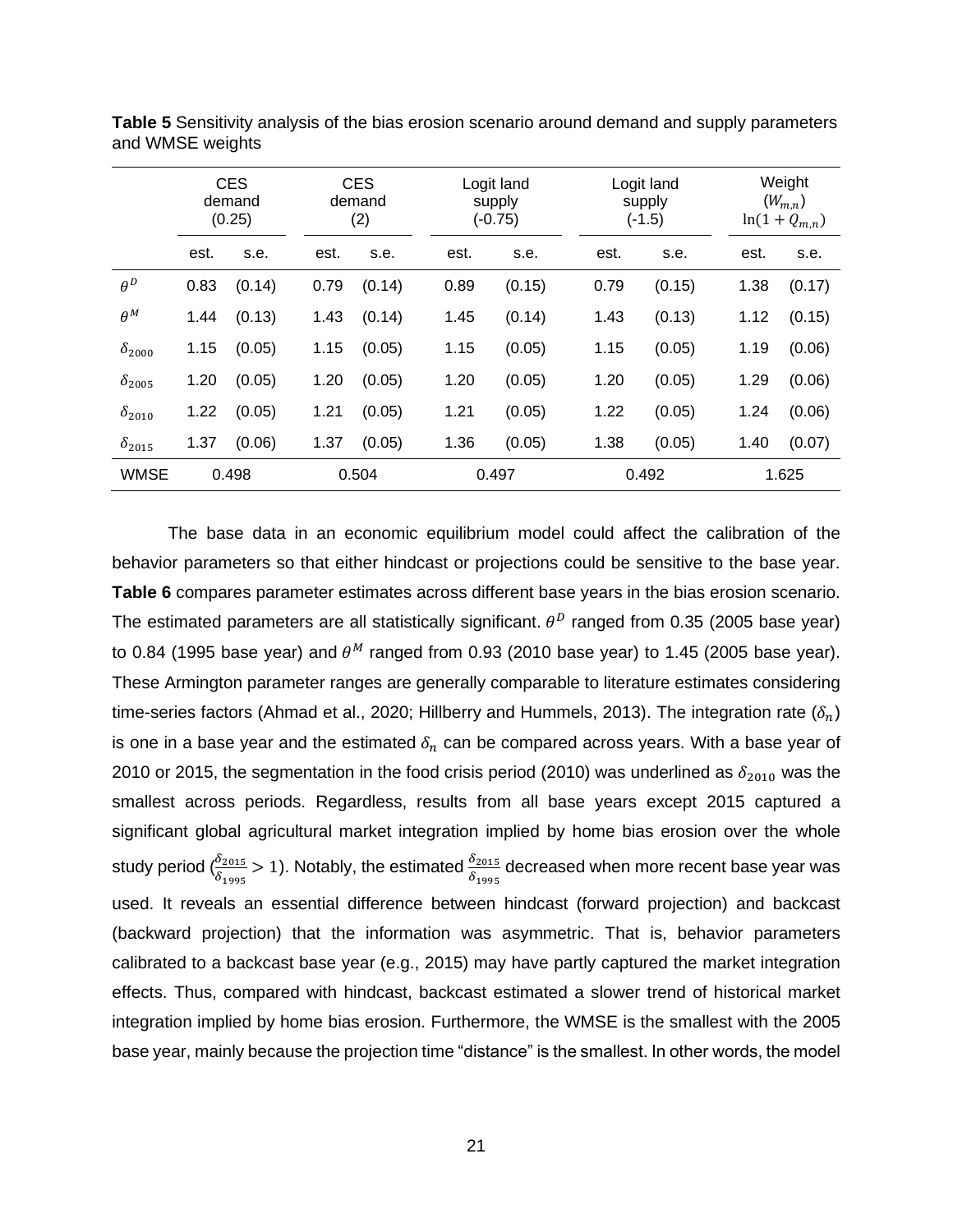is more accurate at projecting more recent years. It explains why the WMSE under the base year of 1995 and 2015 are relatively larger.

|                                    | Base year<br>1995 |        |      | Base year<br>2000 |  | Base year<br>2005 |                          |  | Base year<br>2010 |        |  | Base year<br>2015 |        |  |
|------------------------------------|-------------------|--------|------|-------------------|--|-------------------|--------------------------|--|-------------------|--------|--|-------------------|--------|--|
|                                    | est.              | s.e.   | est. | s.e.              |  | est.              | s.e.                     |  | est.              | s.e.   |  | est.              | s.e.   |  |
| $\theta^D$                         | 0.84              | (0.15) | 0.78 | (0.11)            |  | 0.35              | (0.11)                   |  | 0.68              | (0.13) |  | 0.72              | (0.13) |  |
| $\theta^M$                         | 1.45              | (0.13) | 0.90 | (0.10)            |  | 0.93              | (0.12)                   |  | 0.85              | (0.13) |  | 1.08              | (0.14) |  |
| $\delta_{1995}$                    | 1                 |        | 0.98 | (0.03)            |  | 0.99              | (0.03)                   |  | 1.07              | (0.03) |  | 1.01              | (0.03) |  |
| $\delta_{2000}$                    | 1.15              | (0.05) | 1    |                   |  | 1.00              | (0.02)                   |  | 1.10              | (0.03) |  | 1.02              | (0.03) |  |
| $\delta_{2005}$                    | 1.20              | (0.05) | 1.04 | (0.03)            |  | 1                 | $\overline{\phantom{a}}$ |  | 1.07              | (0.03) |  | 1.01              | (0.03) |  |
| $\delta_{2010}$                    | 1.22              | (0.05) | 1.05 | (0.03)            |  | 1.02              | (0.02)                   |  | 1                 | -      |  | 0.95              | (0.02) |  |
| $\delta_{2015}$                    | 1.37              | (0.05) | 1.17 | (0.03)            |  | 1.14              | (0.02)                   |  | 1.13              | (0.03) |  | 1                 |        |  |
| <b>WMSE</b>                        |                   | 0.495  |      | 0.251             |  | 0.213             |                          |  | 0.232             |        |  | 0.274             |        |  |
| $\delta_{2015}$<br>$\delta_{1995}$ |                   | 1.37   |      | 1.20              |  |                   | 1.15                     |  | 1.06              |        |  | 0.99              |        |  |

**Table 6** Sensitivity of parameter estimates to base year in the bias erosion scenario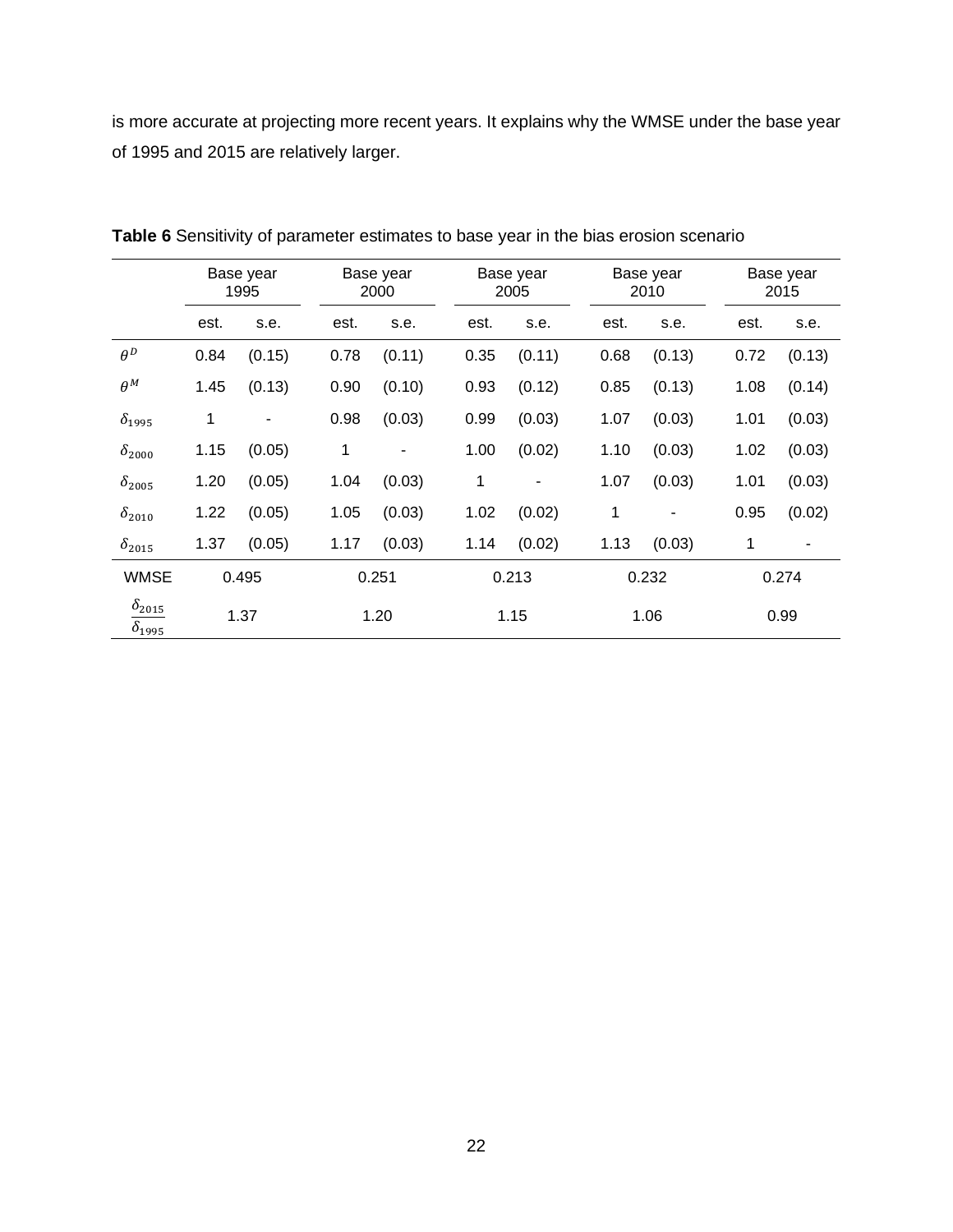### **5. Discussion and implications**

In the context of an Armington model, we demonstrated the law of one "preference" (preference bias erosion) permits considering all aspects of market integration that are not explicitly modeled. That is, Armington preference bias erosion offers a practical and promising approach to capture the trend of market integration beyond tariffs and transport costs reduction. In this section, we test home bias erosion scenarios in long-term agroeconomic projections using GCAM and discuss the trade and land use implications (**Section 5.1**). Issues on the extensive trade margin and other limitations are also discussed (**Sections 5.2** and **5.3**).

### **5.1. Implications of bias erosion in long-term projections**

The long-term assessments of global economics and related climate or environmental implications are highly sensitive to the magnitude of global market integration. Future international trade and globalization scenarios are key components in developing Shared Socioeconomic Pathways (SSPs) (O'Neill et al., 2017). When translating the qualitative descriptions of future trade scenarios to quantitative modeling, existing studies focused mainly on reducing tariffs and transport costs (Dellink et al., 2017; Fujimori et al., 2017). However, reduction in tariffs and transport margin may only explain a fraction of global market integration, as there are many other drivers, such as revolutions of information and communication technologies and reductions in NTB (e.g., regulatory commitments in preferential trade agreements such as labeling rules, administered projection, processing time)<sup>5</sup> (Anderson, 2010; Balistreri and Tarr, 2020).

GCAM is a well-established model and has been widely used in evaluating long-term socioeconomic and alternative scenarios (Calvin et al., 2017a; Graham et al., 2020). The model uses assumed socioeconomic drivers in SSP2 in the reference scenario and runs to 2100 with 5 years steps (see Calvin et al. (2019) for a detailed description of GCAM and its reference runs). The model has a detailed representation of agricultural production and land use in 32 regions. The logit-based Armington approach was recently incorporated into the model (Snyder et al., 2020; Zhao et al., 2021). By default, the Armington preference parameters are calibrated to the data in the base year of 2015 and fixed in projections. Note that GCAM and the associated data system are publicly available (Bond-Lamberty et al., 2019; Calvin et al., 2020). Additional information on GCAM is provided in **SI**.

<sup>5</sup> For example, the ad valorem equivalents (AVE) of NTB was estimated to be about 15.8% between the US and EU for primary agricultural products, significantly higher than the 2-3% average tariffs between the two regions (Egger et al., 2015).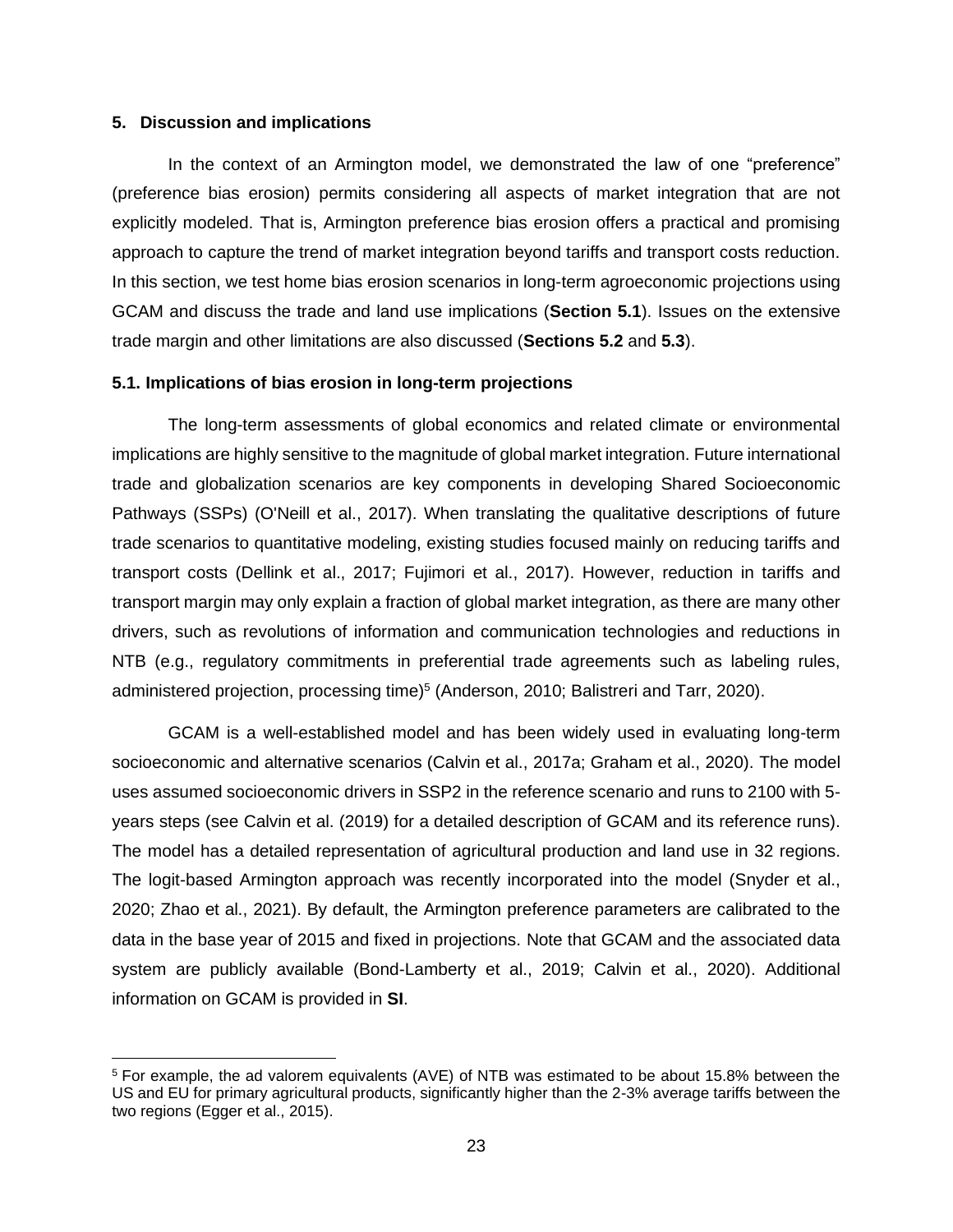We test two global agricultural market integration scenarios to allow home bias erosion for crops in GCAM following the historical trend estimated in this paper. The first scenario, default home bias erosion, uses the average integration rate  $(\frac{\delta_n}{\delta_{n-5}}=1.08)$  in the default scenario and implies a half-life of 45 years. The second scenario, high home bias erosion, uses the integration rate ( $\frac{\delta_n}{\delta_{n-5}}$  = 1.23) from the highest upper value in the 95% confidence intervals across study periods. It implies a half-life of about 17 years.

The trade impacts of home bias erosion scenarios are presented in **Fig. 5**. With the trend of bias erosion, crop consumers will gain more balanced accessibility to both domestic and international markets. Thus, crop trade generally expands, and the pattern of global production and consumption adjusts. The total net trade for the four major crops (coarse grains, oil crops, wheat, and rice) increased by 425 million tons (Mt) in the default integration scenario and by about 600 Mt in the high scenario. Regions with relatively stronger home bias under the GCAM reference scenario, e.g., African regions, China, Southeast Asia, and India, would source more products from international markets. Notably, such integration facilitated shifts of agricultural production to more productive regions, e.g., the USA and Brazil. As a result, the world average yield increased by about 3% in the default scenario and 4.3% in the high scenario (on average for major crops). Driven by the higher crop yields, about 27 (default) – 47 (high) million ha (Mha) of cropland at the world level could be saved (**Fig. 6**). The cropland decrease was about 2.2% – 3.9% of the 1200 Mha total cropland projection in the GCAM reference scenario. However, there could be relatively larger regional land use implications, and the impact of the integration could play more critical roles in evaluating alternative scenarios of changing environment and climate.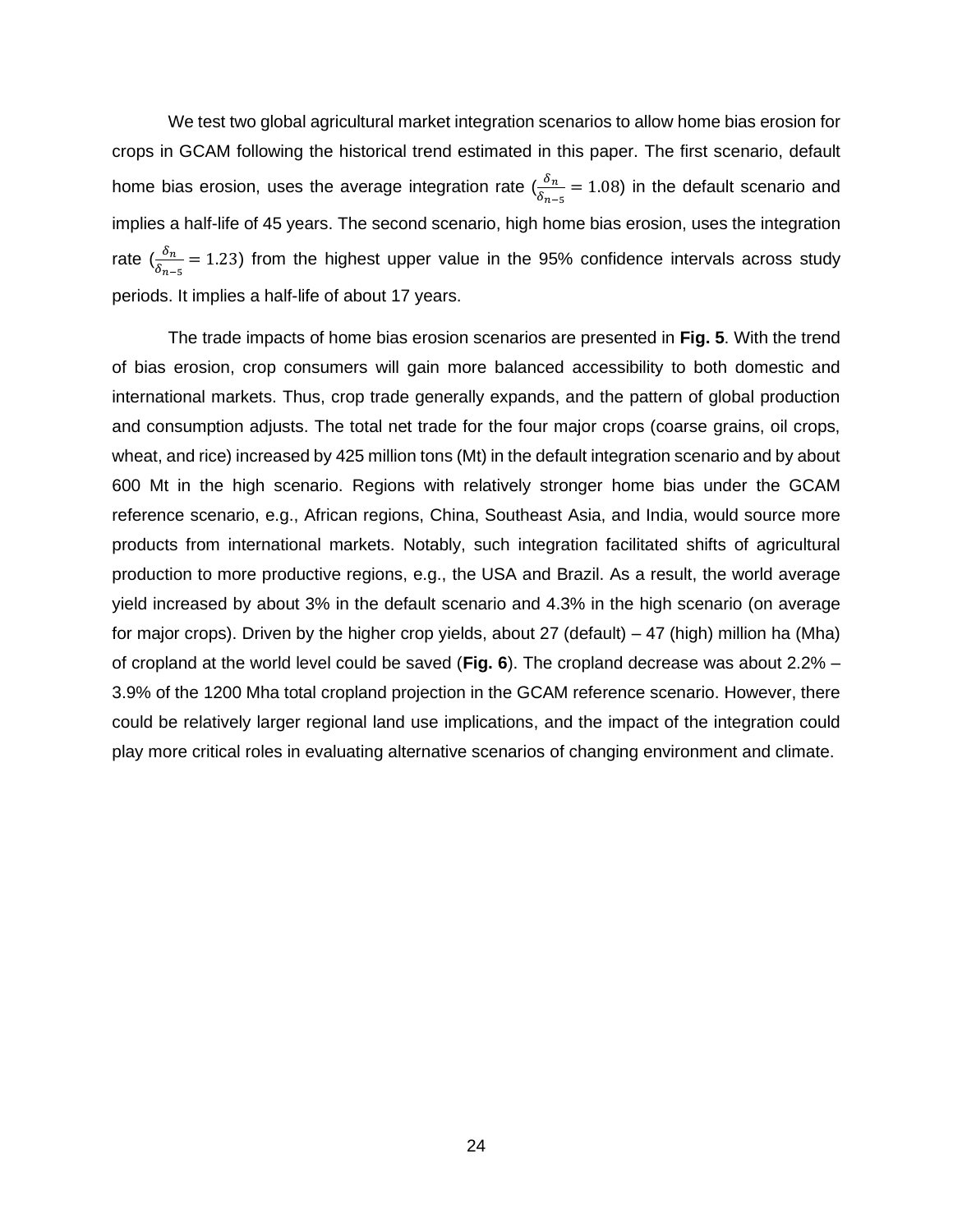

**Fig. 5** Market integration impacts on regional net trade of major crops by the end of century. Bars represent changes in net trade (import) relative to the GCAM reference projection in 2100 for major crops (distinguished by color) in GCAM region from two market integration scenarios: default home bias erosion (**a**) and high home bias erosion (**b**). Data source: GCAM simulations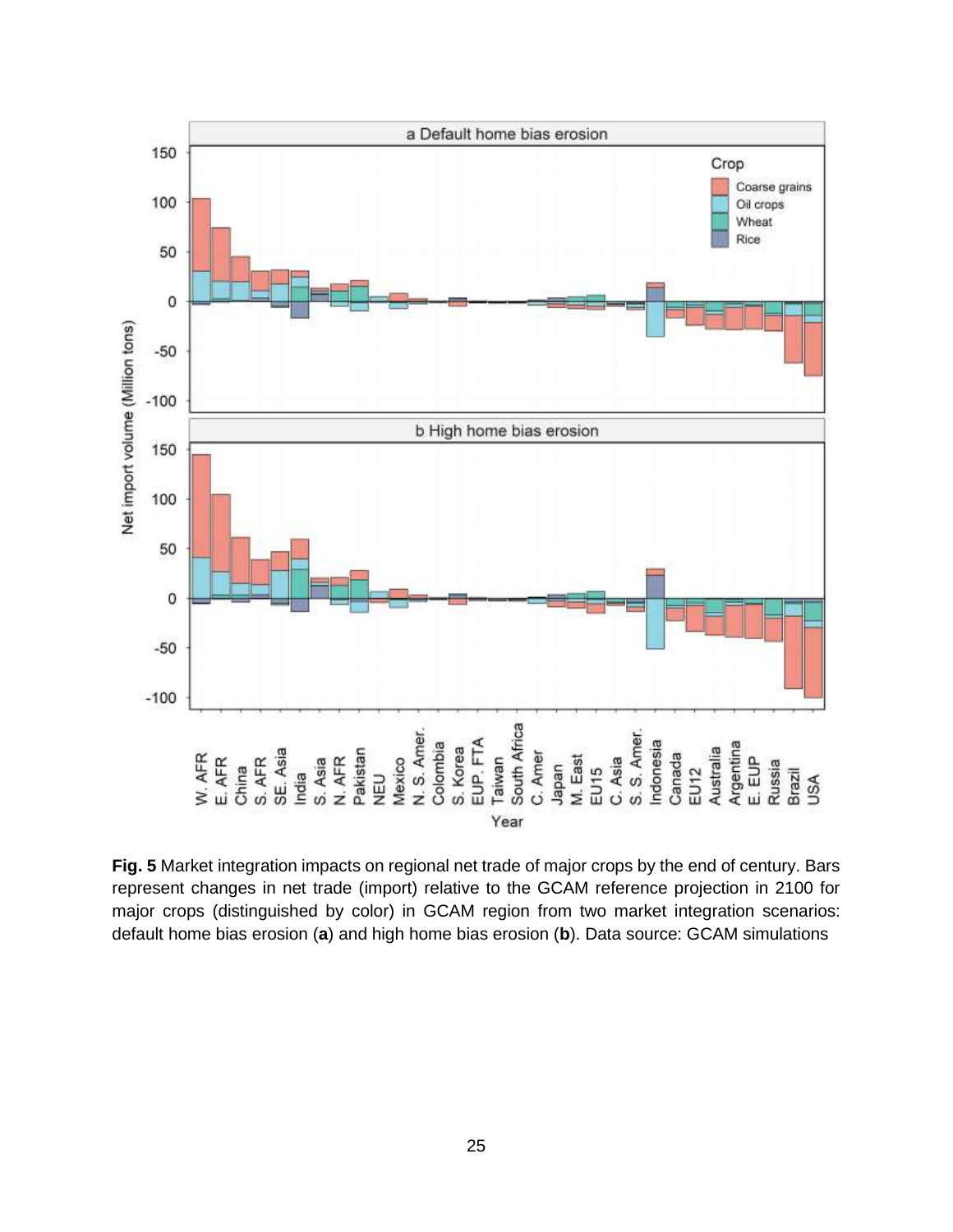

**Fig. 6** Market integration impacts on global land use change by the end of century. Bars represent changes in areas of land (distinguished by color) relative to the GCAM reference projection in 2100 from two market integration scenarios: default home bias erosion (**a**) and high home bias erosion (**b**). Data source: GCAM simulations

### **5.2. Extensive trade margin**

A critical issue of the Armington approach or gravity models on the extensive margin is that trade partnerships are locked at the initial state. The model cannot project new partnerships if two regions do not trade in the base year. This issue affected the highly aggregated model used in this paper to a minimal extent. Few regions with zero bilateral trade flow in 1995 generated positive trade flows in later years (e.g., rapeseed export from Asia to Africa; **Table S4**), but the new trade flows were small so that their impacts on the hindcast optimization could be ignored. Nevertheless, this extensive margin issue could be amplified in long-term projections using models with more disaggregated sectors and regions. When a bilateral trade flow is zero in the base data, the Armington preference parameter  $\left(T_{i}\right)$  is also calibrated to zero. In the conventional assumption or the bias erosion scenario proposed in **Section 2.2**, the preference parameter will remain zero. However, it is possible to extend the bias erosion scenario to trigger new trade relationships, requiring further investigations though. Note that such technique of introducing new technologies during simulations through modifying preference parameter (logit share-weights), has been applied in GCAM. For example, dedicated biomass production was introduced into GCAM in a future year by increasing the preference share in the logit land supply (Kyle et al., 2011; Wise et al., 2014).

#### **5.3. Limitations and future studies**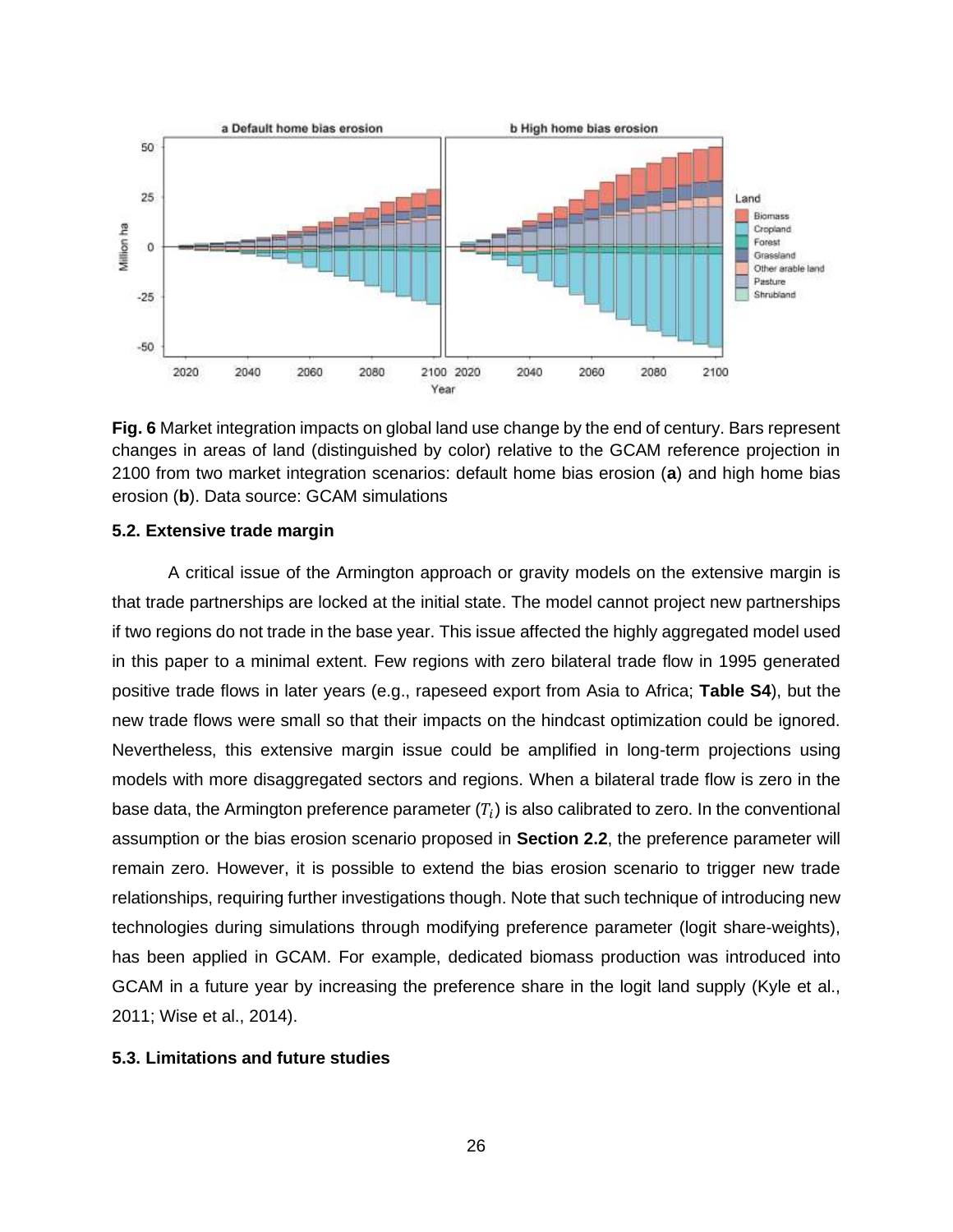The theoretical model developed in this study is relatively simple, with highly aggregated regions and crops. The trade across the six aggregated regions (continents) accounted for about 66% in 1995 (67% in 2015) of the global trade volume of major crops (i.e., corn, soybeans, wheat, and rice). That is, over 30% of interregional crop trade was treated as domestic trade. Also, we did not estimate crop-specific trade parameters or region-specific market integration parameters because of the limited coverage of crops and periods and concerns of computation and overfitting. In addition, our study focused on home bias erosion in the domestic – foreign nest of the Armington structure. There could also be preference changes in the foreign – foreign nest, though likely to a smaller magnitude than home bias erosion. Futures studies permitting region- and cropspecific parameters and international bias erosion using improved data could significantly enhance the modeling and hindcast performance.

While simple, our model can be easily extended, and the hindcast optimization framework can be broadly applied beyond examining global market integration in agricultural sectors. Under the Agricultural Model Intercomparison and Improvement Project (AgMIP), several widely used global economic models were compared for their 2050 agroeconomic projections (Nelson et al., 2014b; von Lampe et al., 2014). Future model comparisons with harmonized hindcast experiments could provide additional insights. Notably, model validation is not a once and for all task given the continuing data update and model development (Schwanitz, 2013).

### **6. Conclusions**

In this paper, we develop a framework for validating a multiregional agricultural trade equilibrium model using hindcast experiments with a focus on exploring the trend and impact of global agricultural market integration. Particularly, we demonstrate a theoretical reconciliation between the Armington approach and a fully integrated world market approach by stipulating a dynamic trend of Armington preference bias erosion and product homogenization. Following the theoretical intuition, we generalize the Armington approach by permitting home preference bias erosion to portray a dynamic trend of market integration.

We build a simple agricultural economic equilibrium model and conduct hindcast experiments to examine the historical trend of market integration. The results from our hindcast experiments indicated that there was a significant global market integration trend implied by historical home bias erosion (a half-life of 44 years). That is, the conventional assumption of fixed Armington preference bias could lead to the "missing globalization" problem and underestimate gains from market integration. Allowing the dynamic trend of market integration implied by bias erosion also showed important implications for estimating trade elasticities and long-term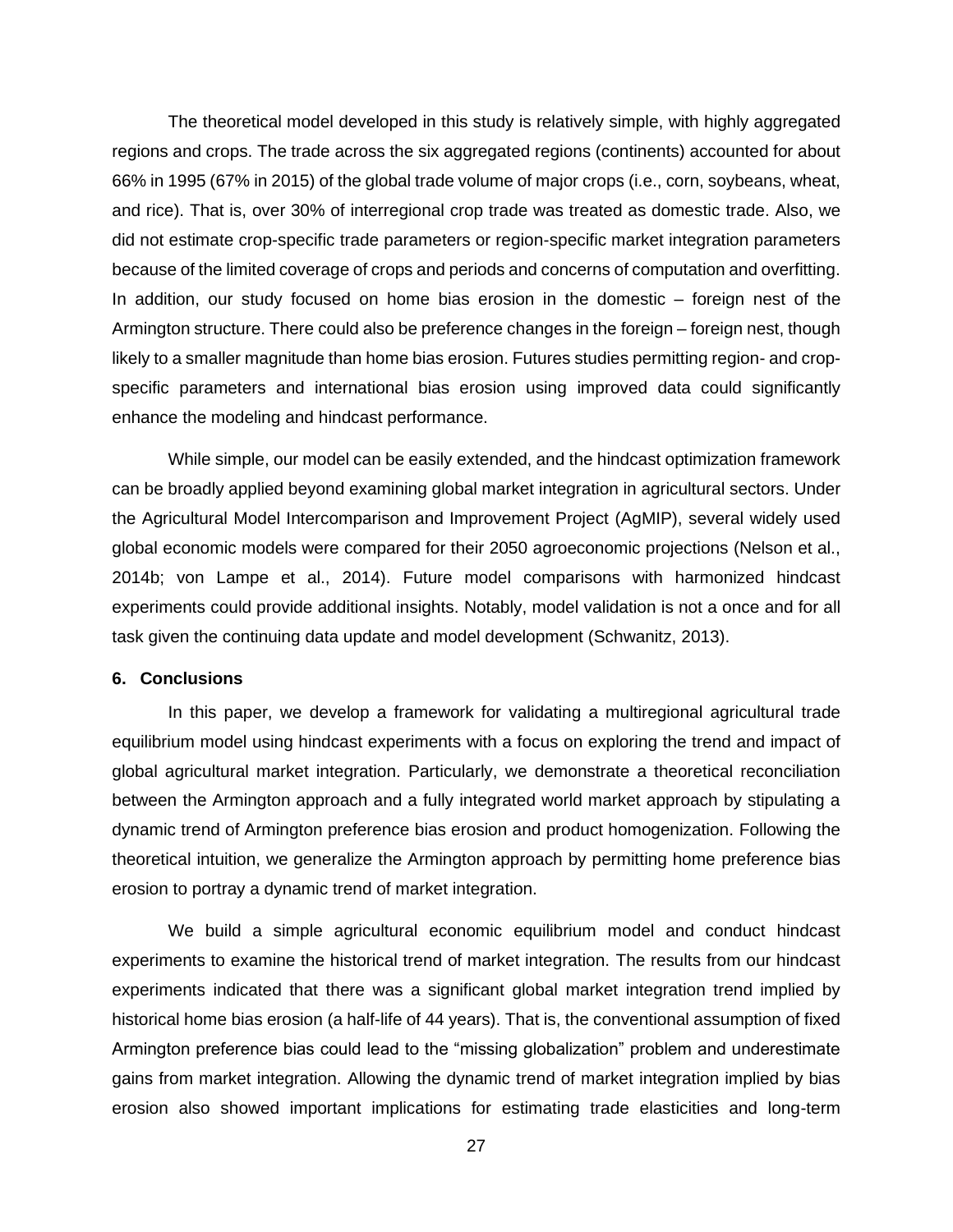agroeconomic projections. By testing the future market integration trend implied by historical home bias integration in GCAM, we show a high sensitivity of long-term agroeconomic projections to future trade and market integration scenarios. The results suggested that preference bias erosion, as an aggregate representation of market integration drivers besides tariff and transportation cost reductions, provides a promising and practical way to consider a broader aspect of global market integration in evaluating long-term socioeconomic scenarios.

### **Model and code availability**

We build an R package (tradecast) for the model developed in this study. A repository including the data, model, and R code for generating main figures will be made available when published. Also, the GCAM model is publicly available (github.com/JGCRI/gcam-core).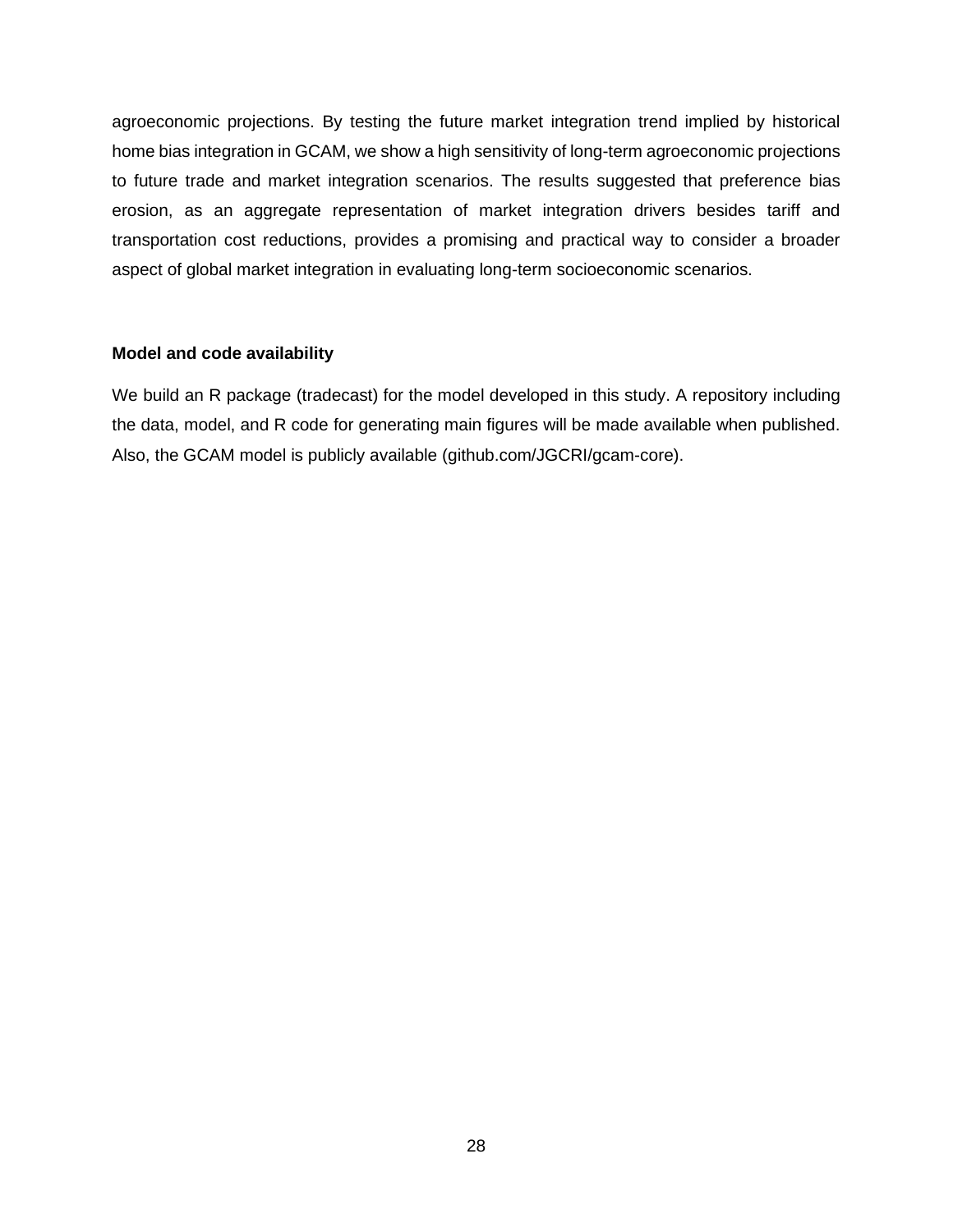#### **References**

- Aguiar, A., Narayanan, B., Mcdougall, R., 2016. An overview of the GTAP 9 data base. Journal of Global Economic Analysis 1, 181-208.<http://dx.doi.org/10.21642/JGEA.010103AF>
- Ahmad, S., Montgomery, C., Schreiber, S., 2020. A Comparison of Armington Elasticity Estimates in the Trade Literature. Global Trade Analysis Project (GTAP), Department of Agricultural Economics, Purdue University, West Lafayette, IN.

[https://www.gtap.agecon.purdue.edu/resources/res\\_display.asp?RecordID=6070](https://www.gtap.agecon.purdue.edu/resources/res_display.asp?RecordID=6070)

- Anderson, J.E., 2011. The Gravity Model. 3, 133-160. 10.1146/annurev-economics-111809-125114
- Anderson, J.E., Van Wincoop, E., 2004. Trade Costs. Journal of Economic Literature 42, 691-751. 10.1257/0022051042177649
- Anderson, K., 2010. Globalization's effects on world agricultural trade, 1960-2050. 365, 3007-3021. doi:10.1098/rstb.2010.0131
- Armington, P.S., 1969. A theory of demand for products distinguished by place of production. Staff Papers 16, 159-178.
- Arndt, C., Robinson, S., Tarp, F., 2002. Parameter estimation for a computable general equilibrium model: a maximum entropy approach. Economic Modelling 19, 375-398. [https://doi.org/10.1016/S0264-9993\(01\)00068-2](https://doi.org/10.1016/S0264-9993(01)00068-2)
- Bajzik, J., Havranek, T., Irsova, Z., Schwarz, J., 2020. Estimating the Armington elasticity: The importance of study design and publication bias. Journal of International Economics 127, 103383. <https://doi.org/10.1016/j.jinteco.2020.103383>
- Baldos, U.L.C., Hertel, T.W., 2013. Looking back to move forward on model validation: insights from a global model of agricultural land use. Environmental Research Letters 8, 034024. 10.1088/1748- 9326/8/3/034024
- Balistreri, E.J., Tarr, D.G., 2020. Comparison of deep integration in the Melitz, Krugman and Armington models: The case of The Philippines in RCEP. Economic Modelling 85, 255-271. <https://doi.org/10.1016/j.econmod.2019.05.023>
- Beckman, J., Hertel, T., Tyner, W., 2011. Validating energy-oriented CGE models. Energy Economics 33, 799-806.<https://doi.org/10.1016/j.eneco.2011.01.005>
- Bekkers, E., Antimiani, A., Carrico, C., Flaig, D., Fontagne, L., Foure, J., Francois, J., Itakura, K., Kutlina-Dimitrova, Z., Powers, W., Saveyn, B., Teh, R., Tongeren, F.V., Tsigas, M., 2020. Modelling Trade and Other Economic Interactions Between Countries in Baseline Projections. Journal of Global Economic Analysis 5, 73. 10.21642/jgea.050107af
- Bond-Lamberty, B., Dorheim, K., Cui, R., Horowitz, R., Snyder, A., Calvin, K., Feng, L., Hoesly, R., Horing, J., Kyle, G.P., 2019. gcamdata: An R Package for Preparation, Synthesis, and Tracking of Input Data for the GCAM Integrated Human-Earth Systems Model. Journal of Open Research Software 7.
- Caliendo, L., Parro, F., 2014. Estimates of the Trade and Welfare Effects of NAFTA. The Review of Economic Studies 82, 1-44. 10.1093/restud/rdu035
- Calvin, K., Bond-Lamberty, B., Clarke, L., Edmonds, J., Eom, J., Hartin, C., Kim, S., Kyle, P., Link, R., Moss, R., Mcjeon, H., Patel, P., Smith, S., Waldhoff, S., Wise, M., 2017a. The SSP4: A world of deepening inequality. Global Environmental Change 42, 284-296. <https://doi.org/10.1016/j.gloenvcha.2016.06.010>
- Calvin, K., Clarke, L., Edmonds, J., Eom, J., Hejazi, M., Kim, S., Kyle, P., Link, R., Luckow, P., Patel, P., 2020. Documentation for GCAM.<http://jgcri.github.io/gcam-doc/index.html>
- Calvin, K., Patel, P., Clarke, L., Asrar, G., Bond-Lamberty, B., Cui, R.Y., Di Vittorio, A., Dorheim, K., Edmonds, J., Hartin, C., Hejazi, M., Horowitz, R., Iyer, G., Kyle, P., Kim, S., Link, R., Mcjeon, H., Smith, S.J., Snyder, A., Waldhoff, S., Wise, M., 2019. GCAM v5.1: representing the linkages between energy, water, land, climate, and economic systems. Geosci. Model Dev. 12, 677-698. 10.5194/gmd-12-677-2019
- Calvin, K., Wise, M., Kyle, P., Clarke, L., Edmonds, J.a.E., 2017b. A Hindcast Experiment Using the GCAM 3.0 Agriculture And Land-Use Module. Climate Change Economics 08, 1750005. 10.1142/S2010007817500051
- Chaturvedi, V., Kim, S., Smith, S.J., Clarke, L., Yuyu, Z., Kyle, P., Patel, P., 2013. Model evaluation and hindcasting: An experiment with an integrated assessment model. Energy 61, 479-490. <https://doi.org/10.1016/j.energy.2013.08.061>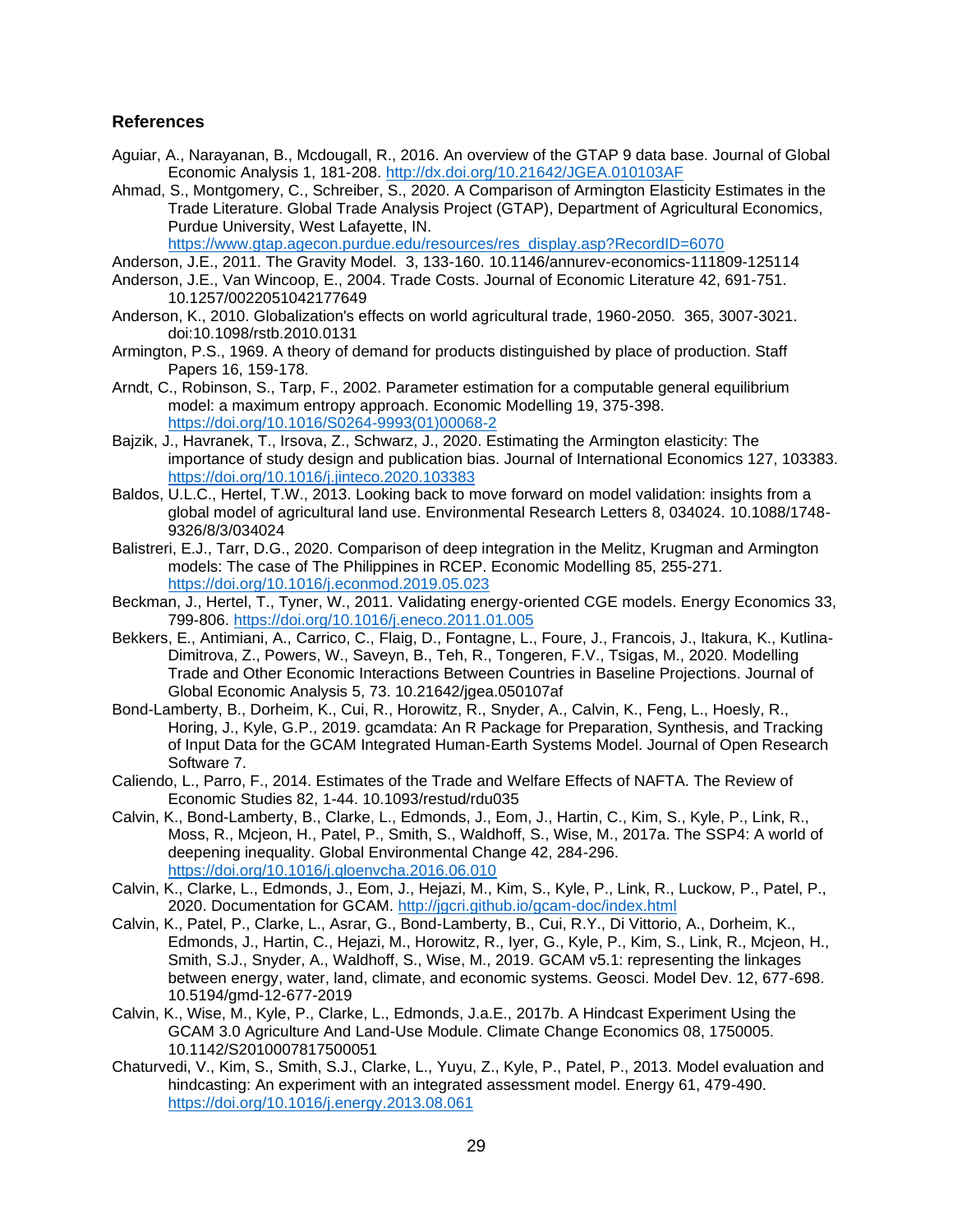- Clarke, J.F., Edmonds, J.A., 1993. Modelling energy technologies in a competitive market. Energy Economics 15, 123-129. [https://doi.org/10.1016/0140-9883\(93\)90031-L](https://doi.org/10.1016/0140-9883(93)90031-L)
- Coclanis, P.A., 1993. Distant Thunder: The Creation of a World Market in Rice and the Transformations It Wrought. The American Historical Review 98, 1050-1078. 10.1086/ahr/98.4.1050
- Coclanis, P.a.J.S.R., 2003. Back to the future: The globalization of agriculture in historical context. 23, 71-84. 10.1353/sais.2003.0004
- Dellink, R., Chateau, J., Lanzi, E., Magné, B., 2017. Long-term economic growth projections in the Shared Socioeconomic Pathways. Global Environmental Change 42, 200-214. <https://doi.org/10.1016/j.gloenvcha.2015.06.004>
- Dellink, R., Van Der Mensbrugghe, D., Saveyn, B., 2020. Shaping Baseline Scenarios of Economic Activity with CGE Models: Introduction to the Special Issue. Journal of Global Economic Analysis 5, 27. 10.21642/jgea.050101af
- Dissanayake, S., Mahadevan, R., Asafu-Adjaye, J., 2019. Is there a role for trade liberalization in mitigating the impacts of climate change on agriculture? Economic Analysis and Policy 62, 307- 324.<https://doi.org/10.1016/j.eap.2019.04.006>
- Dixon, P., Rimmer, M.T., 2010a. Johansen's contribution to CGE modelling: originator and guiding light for 50 years. Centre of Policy Studies (CoPS).<https://www.copsmodels.com/elecpapr/g-203.htm>
- Dixon, P.B., Rimmer, M.T., 2010b. Validating a Detailed, Dynamic CGE Model of the USA\*. 86, 22-34. 10.1111/j.1475-4932.2010.00656.x
- Dixon, P.B., Rimmer, M.T., 2013. Chapter 19 Validation in Computable General Equilibrium Modeling, in: Dixon, P.B., Jorgenson, D.W. (Eds.), Handbook of Computable General Equilibrium Modeling. Elsevier, pp. 1271-1330.<https://doi.org/10.1016/B978-0-444-59568-3.00019-5>
- Donaldson, D., 2015. The Gains from Market Integration. 7, 619-647. 10.1146/annurev-economics-080213-041015
- Eaton, J., Kortum, S., 2002. Technology, geography, and trade. Econometrica 70, 1741-1779. 10.1111/1468-0262.00352
- Egger, P., Francois, J., Manchin, M., Nelson, D., 2015. Non-tariff barriers, integration and the transatlantic economy. Economic Policy 30, 539-584. 10.1093/epolic/eiv008
- Faostat, 2020. Food and agriculture data.<http://www.fao.org/faostat/en/#home>
- Feenstra, R.C., 1994. New Product Varieties and the Measurement of International Prices. The American Economic Review 84, 157-177.<www.jstor.org/stable/2117976>
- Fujimori, S., Dai, H., Masui, T., Matsuoka, Y., 2016. Global energy model hindcasting. Energy 114, 293- 301.<https://doi.org/10.1016/j.energy.2016.08.008>
- Fujimori, S., Hasegawa, T., Masui, T., Takahashi, K., Herran, D.S., Dai, H., Hijioka, Y., Kainuma, M., 2017. SSP3: AIM implementation of Shared Socioeconomic Pathways. Global Environmental Change 42, 268-283.<https://doi.org/10.1016/j.gloenvcha.2016.06.009>
- García-Hiernaux, A., Guerrero, D.E., Mcaleer, M., 2016. Market integration dynamics and asymptotic price convergence in distribution. Economic Modelling 52, 913-925. <https://doi.org/10.1016/j.econmod.2015.10.029>
- Gehlhar, M., 1996. Historical analysis of growth and trade patterns in the Pacific Rim: An evaluation of the GTAP framework, in: Hertel, T.W. (Ed.), Global Trade Analysis: Modeling and Applications. Cambridge University Press, Cambridge, pp. 349-363. DOI: 10.1017/CBO9781139174688.015
- Goodwin, B.K., Grennes, T., Wohlgenant, M.K., 1990. Testing the law of one price when trade takes time. Journal of International Money and Finance 9, 21-40. [https://doi.org/10.1016/0261-](https://doi.org/10.1016/0261-5606(90)90003-I) [5606\(90\)90003-I](https://doi.org/10.1016/0261-5606(90)90003-I)
- Gouel, C., Laborde, D., 2018. The crucial role of international trade in adaptation to climate change. National Bureau of Economic Research.<https://www.nber.org/papers/w25221.pdf>
- Graham, N.T., Hejazi, M.I., Chen, M., Davies, E.G.R., Edmonds, J.A., Kim, S.H., Turner, S.W.D., Li, X., Vernon, C.R., Calvin, K., Miralles-Wilhelm, F., Clarke, L., Kyle, P., Link, R., Patel, P., Snyder, A.C., Wise, M.A., 2020. Humans drive future water scarcity changes across all Shared Socioeconomic Pathways. Environmental Research Letters 15, 014007. 10.1088/1748- 9326/ab639b
- Grübler, J., Reiter, O., 2021. Characterising non-tariff trade policy. Economic Analysis and Policy 71, 138- 163.<https://doi.org/10.1016/j.eap.2021.04.007>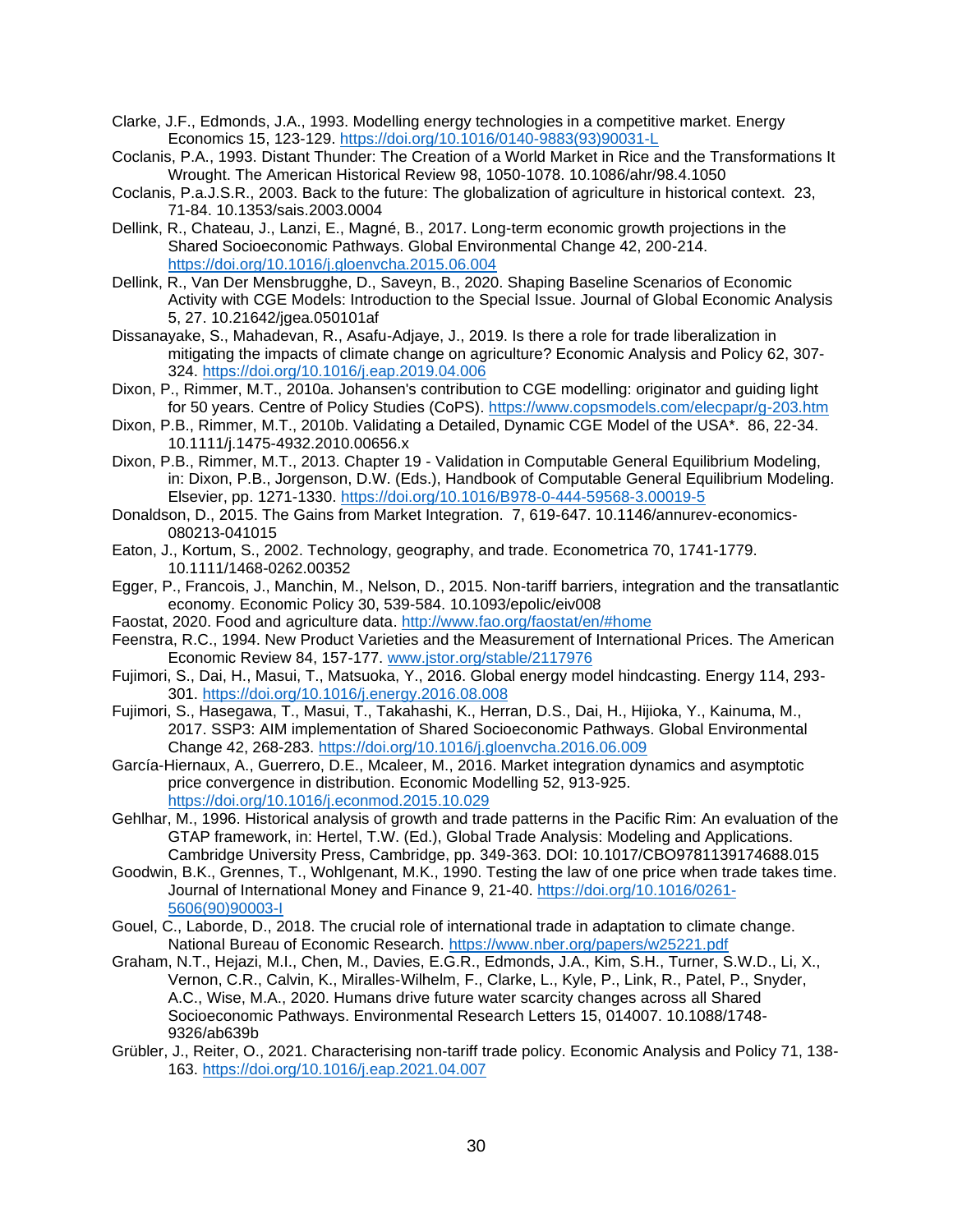- Guivarch, C., Hallegatte, S., Crassous, R., 2009. The resilience of the Indian economy to rising oil prices as a validation test for a global energy–environment–economy CGE model. Energy Policy 37, 4259-4266.<https://doi.org/10.1016/j.enpol.2009.05.025>
- Hertel, T., Hummels, D., Ivanic, M., Keeney, R., 2007. How confident can we be of CGE-based assessments of Free Trade Agreements? Economic Modelling 24, 611-635. <https://doi.org/10.1016/j.econmod.2006.12.002>
- Hertel, T.W., Baldos, U.L.C., 2016. Attaining food and environmental security in an era of globalization. Global Environmental Change 41, 195-205.<https://doi.org/10.1016/j.gloenvcha.2016.10.006>
- Hertel, T.W., Baldos, U.L.C., Mensbrugghe, D.V.D., 2016. Predicting Long-Term Food Demand, Cropland Use, and Prices. 8, 417-441. 10.1146/annurev-resource-100815-095333
- Hertel, T.W., Ramankutty, N., Baldos, U.L.C., 2014. Global market integration increases likelihood that a future African Green Revolution could increase crop land use and CO2 emissions. Proceedings of the National Academy of Sciences 111, 13799. 10.1073/pnas.1403543111
- Hertel, T.W., Tsigas, M.E., 1996. Structure of GTAP, in: Hertel, T.W. (Ed.), Global Trade Analysis: Modeling and Applications. Cambridge University Press, Cambridge, pp. 13-73. 10.1017/CBO9781139174688.003
- Hillberry, R., Hummels, D., 2013. Chapter 18 Trade Elasticity Parameters for a Computable General Equilibrium Model, in: Dixon, P.B., Jorgenson, D.W. (Eds.), Handbook of Computable General Equilibrium Modeling. Elsevier, pp. 1213-1269. [https://doi.org/10.1016/B978-0-444-59568-](https://doi.org/10.1016/B978-0-444-59568-3.00018-3) [3.00018-3](https://doi.org/10.1016/B978-0-444-59568-3.00018-3)
- Hillberry, R.H., Anderson, M.A., Balistreri, E.J., Fox, A.K., 2005. Taste Parameters as Model Residuals: Assessing the "Fit" of an Armington Trade Model. 13, 973-984. 10.1111/j.1467- 9396.2005.00548.x
- Hong, C., Yang, H., Hwang, W., Lee, J.-D., 2014. Validation of an R&D-based computable general equilibrium model. Economic Modelling 42, 454-463. <https://doi.org/10.1016/j.econmod.2014.07.014>
- Jacks, D.S., Meissner, C.M., Novy, D., 2011. Trade booms, trade busts, and trade costs. Journal of International Economics 83, 185-201.<https://doi.org/10.1016/j.jinteco.2010.10.008>
- Jafari, Y., Britz, W., 2018. Modelling heterogeneous firms and non-tariff measures in free trade agreements using Computable General Equilibrium. Economic Modelling 73, 279-294. <https://doi.org/10.1016/j.econmod.2018.04.004>
- Johansen, L., 1960. A multi-sectoral study of economic growth. North-Holland Pub. Co., Amsterdam. //catalog.hathitrust.org/Record/001324276

<http://hdl.handle.net/2027/mdp.39015081275466>

- Kehoe, T.J., 2005. An Evaluation of the Performance of Applied General Equilibrium Models on the Impact of NAFTA, in: Whalley, J., Srinivasan, T.N., Kehoe, T.J. (Eds.), Frontiers in Applied General Equilibrium Modeling: In Honor of Herbert Scarf. Cambridge University Press, Cambridge, pp. 341-377. DOI: 10.1017/CBO9780511614330.014
- Kehoe, T.J., Polo, C., Sancho, F., 1995. An evaluation of the performance of an applied general equilibrium model of the Spanish economy. Economic Theory 6, 115-141. 10.1007/BF01213943
- Kyle, G.P., Luckow, P., Calvin, K.V., Emanuel, W.R., Nathan, M., Zhou, Y., 2011. GCAM 3.0 agriculture and land use: data sources and methods. Pacific Northwest National Lab.(PNNL), Richland, WA (United States).
- Li, J., Li, Z., Sun, P., 2018. Does the razor's edge exist? New evidence of the law of one price in China (1997–2012). 41, 3442-3466. 10.1111/twec.12716
- Liu, J., Arndt, C., Hertel, T.W.J.J.O.E.I., 2004. Parameter estimation and measures of fit in a global, general equilibrium model. 626-649.
- Matveenko, A., 2020. Logit, CES, and rational inattention. Economics Letters 186, 108537. <https://doi.org/10.1016/j.econlet.2019.108537>
- Mcfadden, D., 1973. Conditional logit analysis of qualitative choice behavior. <https://eml.berkeley.edu/reprints/mcfadden/zarembka.pdf>
- Moore, F.C., Baldos, U., Hertel, T., Diaz, D., 2017. New science of climate change impacts on agriculture implies higher social cost of carbon. Nature Communications 8, 1607. 10.1038/s41467-017- 01792-x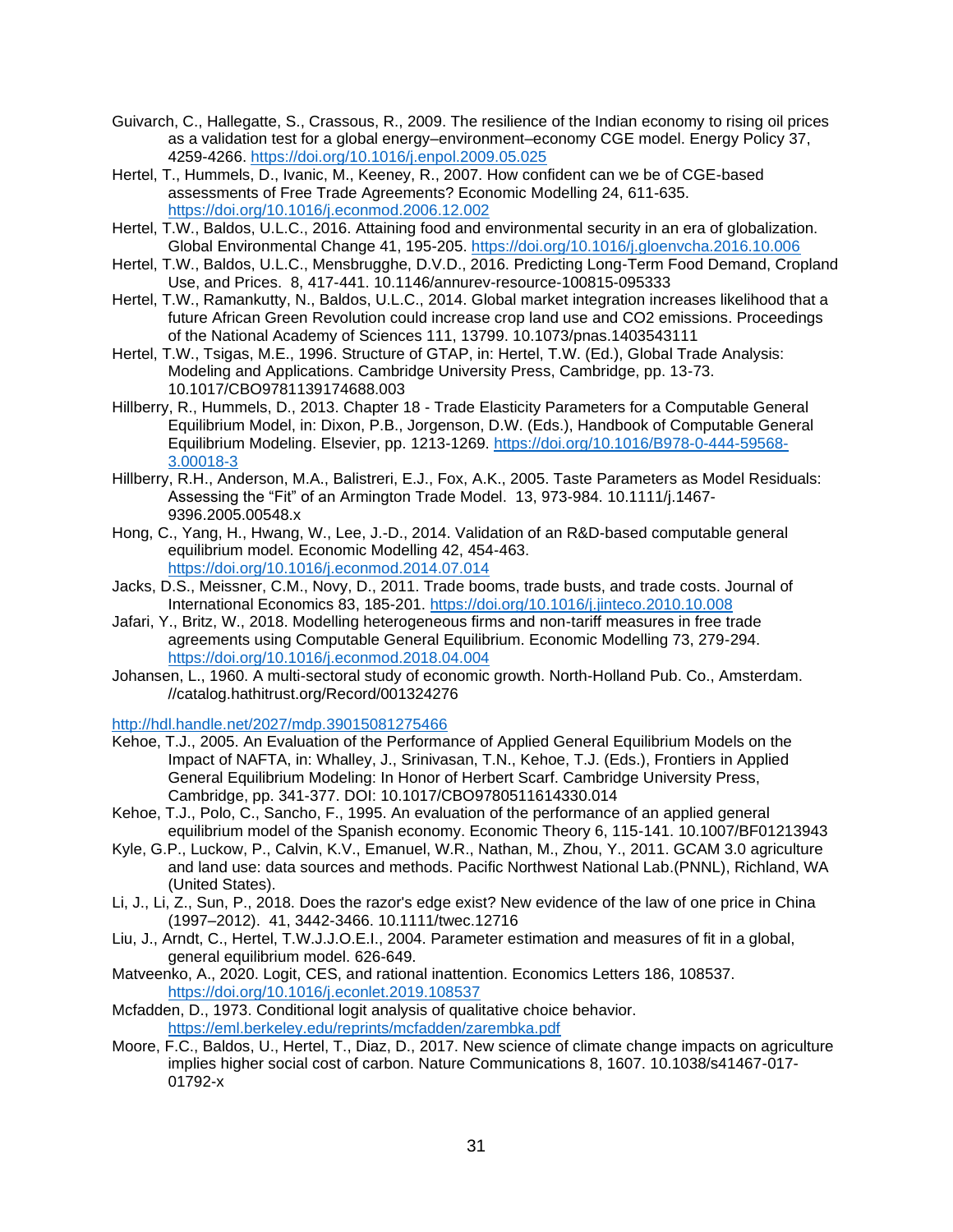- Morey, M., 2016. Preferences and the home bias in trade. Journal of Development Economics 121, 24- 37.<https://doi.org/10.1016/j.jdeveco.2016.01.007>
- Nelson, G.C., Valin, H., Sands, R.D., Havlík, P., Ahammad, H., Deryng, D., Elliott, J., Fujimori, S., Hasegawa, T., Heyhoe, E., Kyle, P., Von Lampe, M., Lotze-Campen, H., Mason D'croz, D., Van Meijl, H., Van Der Mensbrugghe, D., Müller, C., Popp, A., Robertson, R., Robinson, S., Schmid, E., Schmitz, C., Tabeau, A., Willenbockel, D., 2014a. Climate change effects on agriculture: Economic responses to biophysical shocks. Proceedings of the National Academy of Sciences 111, 3274. 10.1073/pnas.1222465110
- Nelson, G.C., Van Der Mensbrugghe, D., Ahammad, H., Blanc, E., Calvin, K., Hasegawa, T., Havlik, P., Heyhoe, E., Kyle, P., Lotze-Campen, H., Von Lampe, M., Mason D'croz, D., Van Meijl, H., Müller, C., Reilly, J., Robertson, R., Sands, R.D., Schmitz, C., Tabeau, A., Takahashi, K., Valin, H., Willenbockel, D., 2014b. Agriculture and climate change in global scenarios: why don't the models agree. Agricultural Economics 45, 85-101. 10.1111/agec.12091
- O'neill, B.C., Oppenheimer, M., Warren, R., Hallegatte, S., Kopp, R.E., Pörtner, H.O., Scholes, R., Birkmann, J., Foden, W., Licker, R., Mach, K.J., Marbaix, P., Mastrandrea, M.D., Price, J., Takahashi, K., Van Ypersele, J.-P., Yohe, G., 2017. IPCC reasons for concern regarding climate change risks. Nature Climate Change 7, 28. 10.1038/nclimate3179
- Oecd, Fao, 2020. OECD-FAO Agricultural Outlook 2020-2029. doi[:https://doi.org/10.1787/1112c23b-en](https://doi.org/10.1787/1112c23b-en)
- Parsley, D.C., Wei, S.-J., 2001. Explaining the border effect: the role of exchange rate variability, shipping costs, and geography. Journal of International Economics 55, 87-105. [https://doi.org/10.1016/S0022-1996\(01\)00096-4](https://doi.org/10.1016/S0022-1996(01)00096-4)
- Pippenger, J., Phillips, L., 2008. Some pitfalls in testing the law of one price in commodity markets. Journal of International Money and Finance 27, 915-925. <https://doi.org/10.1016/j.jimonfin.2008.05.003>
- Porfirio, L.L., Newth, D., Finnigan, J.J., Cai, Y., 2018. Economic shifts in agricultural production and trade due to climate change. Palgrave Communications 4, 111. 10.1057/s41599-018-0164-y
- Riahi, K., Van Vuuren, D.P., Kriegler, E., Edmonds, J., O'neill, B.C., Fujimori, S., Bauer, N., Calvin, K., Dellink, R., Fricko, O., Lutz, W., Popp, A., Cuaresma, J.C., Kc, S., Leimbach, M., Jiang, L., Kram, T., Rao, S., Emmerling, J., Ebi, K., Hasegawa, T., Havlik, P., Humpenöder, F., Da Silva, L.A., Smith, S., Stehfest, E., Bosetti, V., Eom, J., Gernaat, D., Masui, T., Rogelj, J., Strefler, J., Drouet, L., Krey, V., Luderer, G., Harmsen, M., Takahashi, K., Baumstark, L., Doelman, J.C., Kainuma, M., Klimont, Z., Marangoni, G., Lotze-Campen, H., Obersteiner, M., Tabeau, A., Tavoni, M., 2017. The Shared Socioeconomic Pathways and their energy, land use, and greenhouse gas emissions implications: An overview. Global Environmental Change 42, 153-168. <https://doi.org/10.1016/j.gloenvcha.2016.05.009>
- Robinson, S., Van Meijl, H., Willenbockel, D., Valin, H., Fujimori, S., Masui, T., Sands, R., Wise, M., Calvin, K., Havlik, P., Mason D'croz, D., Tabeau, A., Kavallari, A., Schmitz, C., Dietrich, J.P., Von Lampe, M., 2014. Comparing supply-side specifications in models of global agriculture and the food system. Agricultural Economics 45, 21-35. 10.1111/agec.12087
- Schmitz, C., Van Meijl, H., Kyle, P., Nelson, G.C., Fujimori, S., Gurgel, A., Havlik, P., Heyhoe, E., D'croz, D.M., Popp, A., 2014. Land-use change trajectories up to 2050: insights from a global agroeconomic model comparison. Agricultural Economics 45, 69-84. <https://doi.org/10.1111/agec.12090>
- Schwanitz, V.J., 2013. Evaluating integrated assessment models of global climate change. Environmental Modelling & Software 50, 120-131.<https://doi.org/10.1016/j.envsoft.2013.09.005>
- Snyder, A., Calvin, K., Clarke, L., Edmonds, J., Kyle, P., Narayan, K., Di Vittorio, A., Waldhoff, S., Wise, M., Patel, P.J.P.O., 2020. The domestic and international implications of future climate for US agriculture in GCAM. PLOS ONE 15. 10.1371/journal.pone.0237918
- Snyder, A.C., Link, R.P., Calvin, K.V., 2017. Evaluation of integrated assessment model hindcast experiments: a case study of the GCAM 3.0 land use module. Geosci. Model Dev. 10, 4307- 4319. 10.5194/gmd-10-4307-2017
- Thursby, M.C., Johnson, P.R., Grennes, T.J., 1986. The law of one price and the modelling of disaggregated trade flows. Economic Modelling 3, 293-302. [https://doi.org/10.1016/0264-](https://doi.org/10.1016/0264-9993(86)90030-1) [9993\(86\)90030-1](https://doi.org/10.1016/0264-9993(86)90030-1)
- Van Der Mensbrugghe, D., 2005. LINKAGE technical reference document: Version 6.0. World Bank, Washington DC.